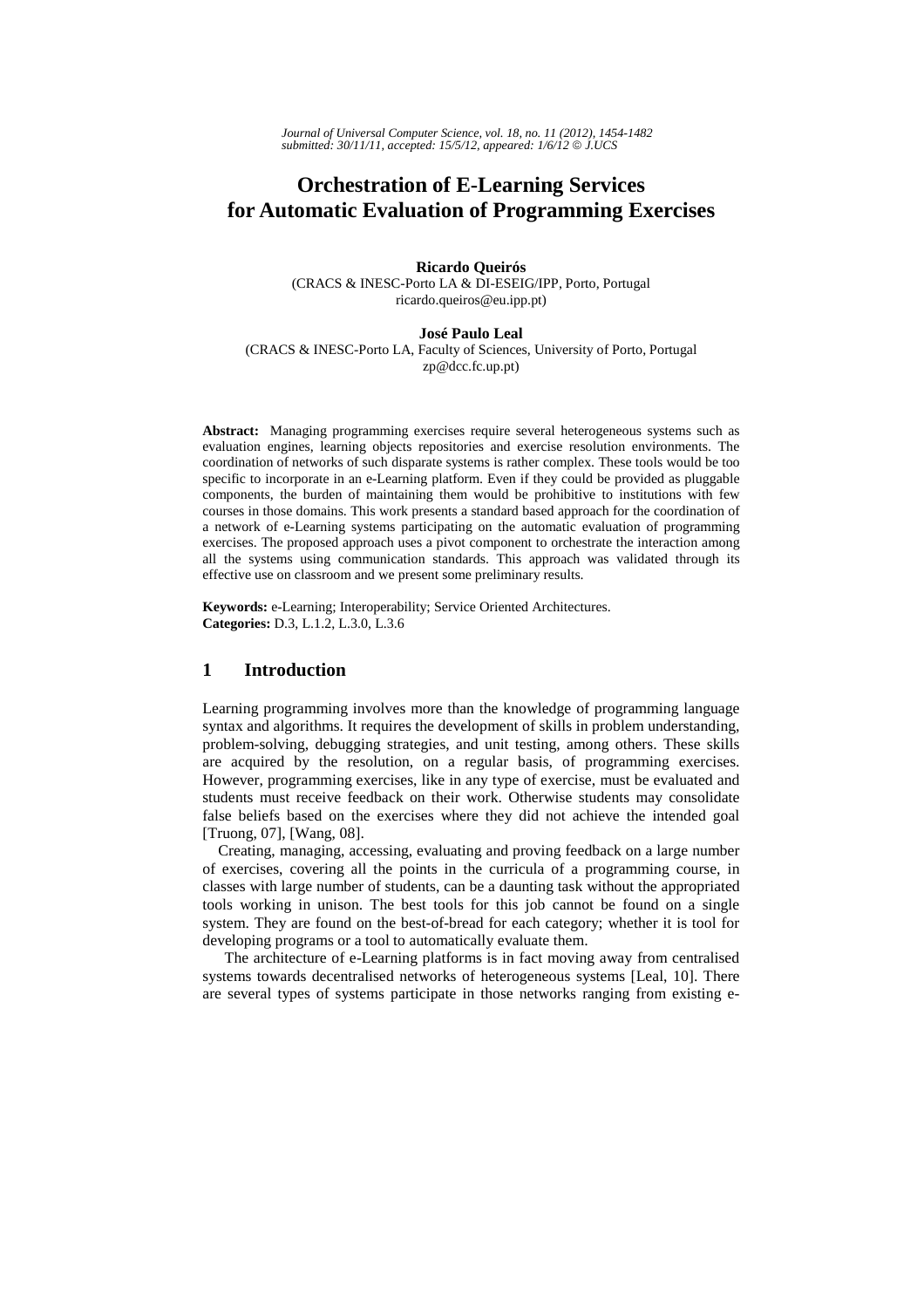Learning systems to supporting services for specialized tasks. These systems and services may participate in various learning processes that can be easily reconfigured to meet changing requirements and demands. We are particularly interested in networks of e-Learning systems providing services related to the automatic evaluation of programming exercises. Networks of this kind include heterogeneous systems such as Learning Management Systems (LMS), Evaluation Engines (EE), Learning Objects Repositories (LOR) and Integrated Development Environments (IDE). These types of systems have a completely different nature. Some expose their functions as web services, such as LOR or EE. Others have their own web interfaces for students and teachers, such as LMS. Some, as is the case with IDE - that we use as an exercise resolution environment - were not even designed to interact in the e-Learning realm and must be extended for that purpose. Modelling a network with such heterogeneity is rather complex and, at the same time, challenging.

The main goal of the research described in this paper is to study the applicability of e-Learning specifications for designing and implementing an integration model for a network of services for programming languages learning. A network of this kind will help students to solve programming exercises and to receive automatic feedback on the quality of their solutions. The paper is based on previous work [Leal, 11] where we explore the possibility of embedding a pivot component in an LMS that acted as an exercise resolution environment and coordinated the communications between the LMS and a set of web services. In this work, the novel idea is the integration of an IDE in the e-Learning network, introducing the students to a programming tool that they will continue to use latter on their active life.

The remainder of this paper is organized as follows: section 2 analyses e-Learning interoperability on several facets such as frameworks and specifications. Section 3 presents the overall architecture of a network of e-Learning systems participating in the resolution and automatic evaluation of programming exercises. We highlight the interoperability features of the network based on content and communication specifications. In the former, we describe the approach used to define programming exercises as learning objects. In the latter we enumerate and explain the communication specifications used on the network to ensure a standard communication among all the network components. In section 4 we start by describe an early initiative that based our current work. Then, we present our current approach by identifying the systems used in the current network and how they relate to each other. In the end of this section we detail the effective use of this work on classroom and provide usage data to validate the feasibility of this network regarding the interoperability efforts made. Finally, the paper summarizes and point out the main contributions of this work while revealing some open challenges for research on this topic.

## **2 E-Learning interoperability**

This section presents the state-of-the-art in e-Learning systems interoperability from different perspectives, starting with generic frameworks and proceeding with specific types of e-Learning systems involved in this research, such as automatic assessment systems, learning management systems and learning object repositories.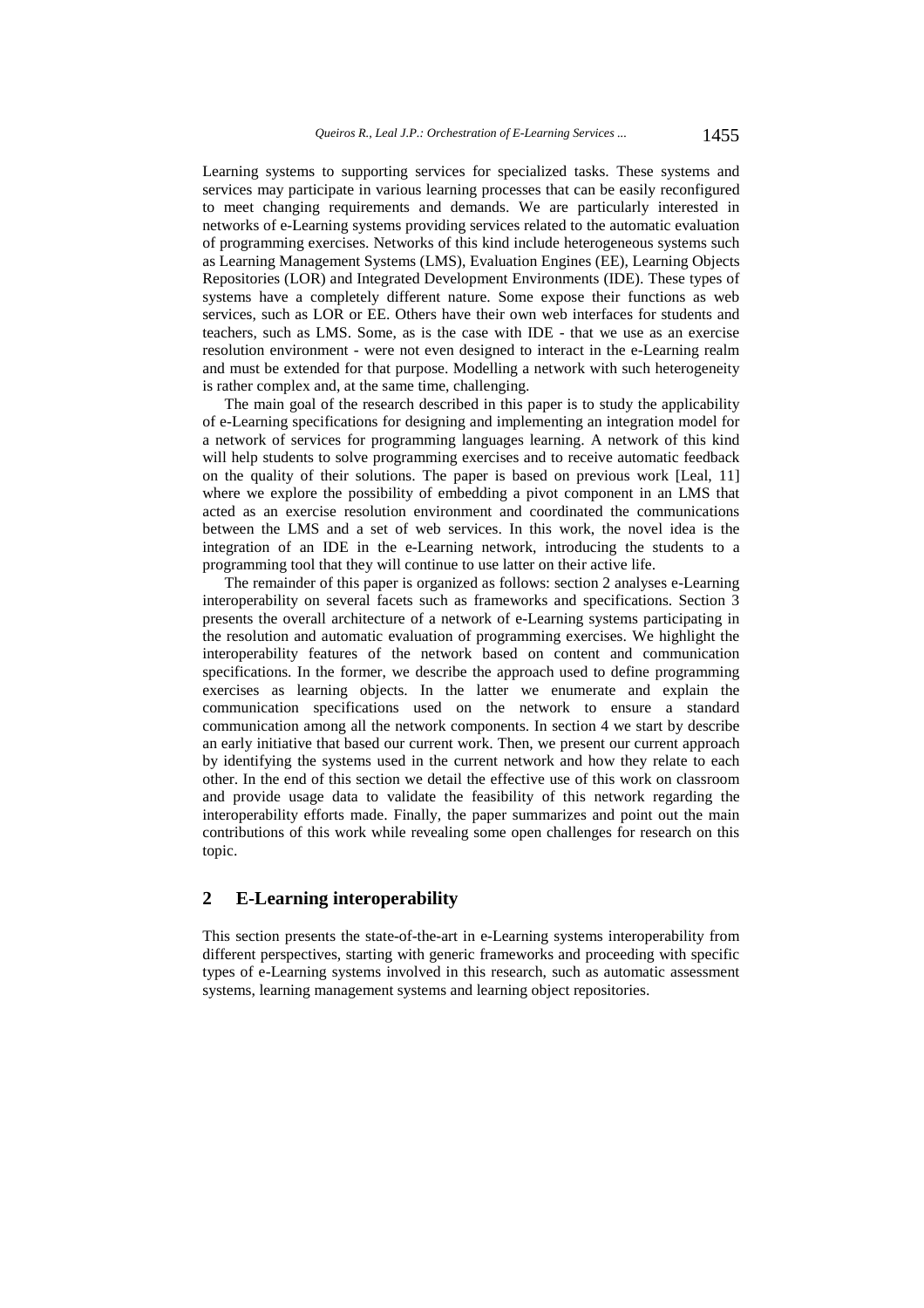#### **2.1 Frameworks**

The principles of Service Oriented Architecture (SOA) are an established trend in software design and development and there are several initiatives to adapt them to e-Learning [Leal, 10]. These initiatives, commonly named eLearning frameworks, have a same common goal: to provide flexible learning environments for learners worldwide. While e-Learning frameworks are general approaches for e-Learning system integration, several authors proposed service oriented approaches specifically targeted to some of the previously mentioned types of e-Learning systems, such as the LMS and the LOR. Regarding the former, there are several references in the literature to middleware components for LMSs integration in SOA based e-Learning systems.

Apostolopoulos proposes a middleware component [Apostolopoulos, 03] to address the lack of integration of e-Learning services. In this approach the e-Learning components are implemented as agents maintained in a local management information base, and can communicate with the agent manager through the Simple Network Management Protocol (SNMP).

Casella developed an architecture based on a middleware component [Casella, 07] that uses Web Services to integrate different software components and to improve interoperability among different systems. The middleware component enables the student learning process traceability since it has been developed to be compliant with Sharable Content Object Reference Model (SCORM).

#### **2.2 Assessment systems**

Service-orientation has been proposed also specifically for assessment systems. Al-Smadi presents a SOA [Al-Smadi, 10] for a generic and flexible assessment system with cross-domain use cases. There are several other assessment systems that support integration with specific LMS by providing the evaluation results on the LMS grade book. AutoGrader, CTPraticals and EduComponents are integrated with specific LMS, respectively, CascadeLMS, Moodle and Plone. All these approaches have in common the need of a modification of LMS for each specific vendor, with the implementation of a new module or building block. Alstes developed an assessment system called Verkkoke [Alstes, 07] that does not depend on a specific LMS and can be integrated on any LMS that supports the SCORM specification. To the best of the authors' knowledge there are no more references in the literature to the use of common standards supported by the major LMS vendors as a means to integrate the LMS in a service oriented network of e-learning systems participating on automatic evaluation of programming exercises.

#### **2.3 Learning Management Systems**

SOA has been adopted in several e-Learning projects and from different perspectives within the e-Learning domain. An extensive review [Riad, 09] reveals that services based learning systems promotes integration, interoperability, and scalability and they are recommended in order to fulfil the demanding e-Learning systems architectural requirements. There have been several initiatives to join LMS to other applications. Those initiatives can be organized in three groups [Conde, 11]: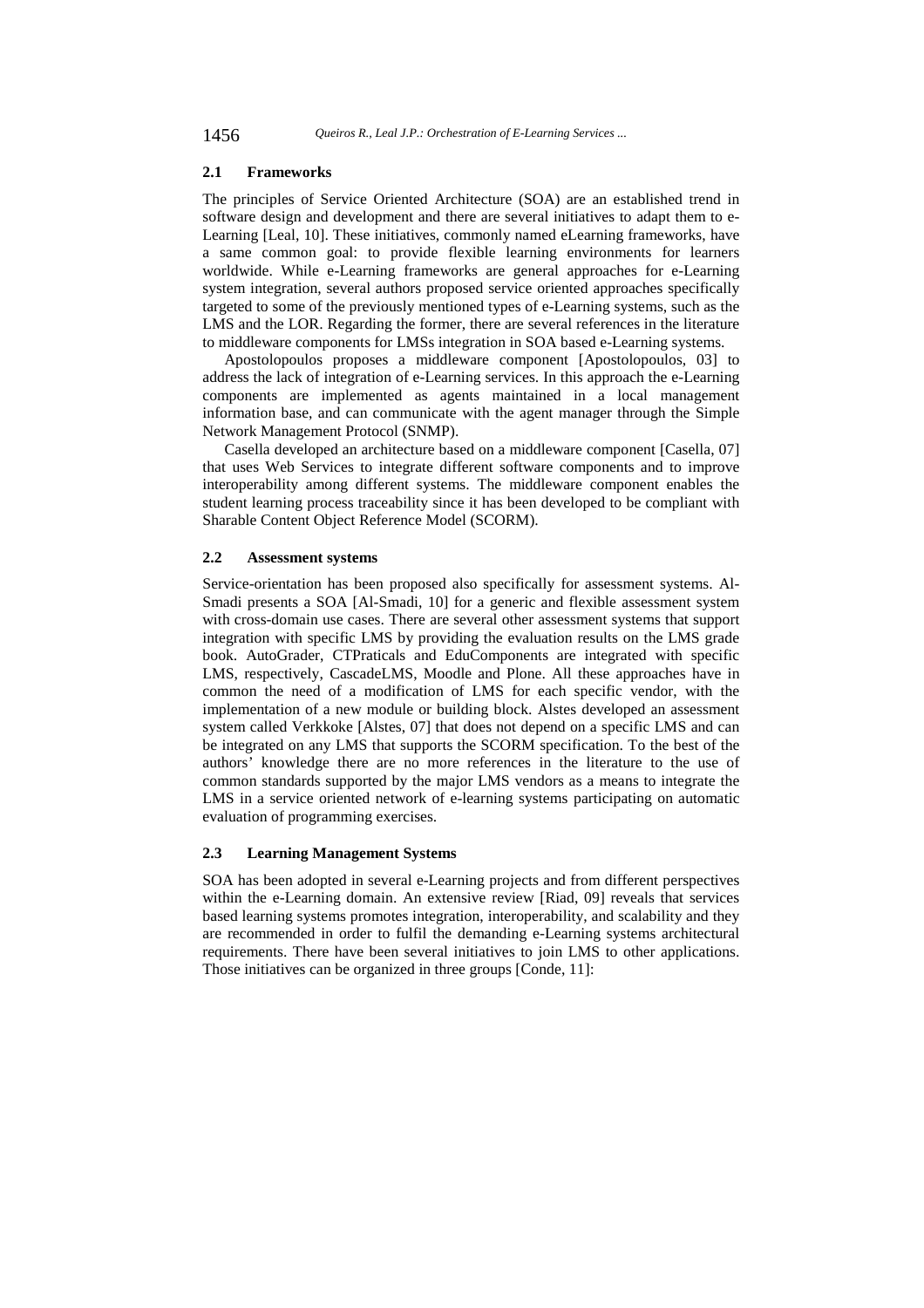- LMS defined from scratch based on service-oriented architectures [Al-Smadi, 10] and [Casquero, 10];
- Inclusion of web services layers within the LMS infrastructure [Conde, 10], [de-la-Fuente-Valentín, 08] and [Severance, 08];
- Support to interoperability specifications [Leal, 11].

Although web services open the LMS to other applications, they do not provide a standard solution among the broader range of LMS in the Web. In order to provide a real integration approach, interoperability specifications (e.g IMS LTI, OKI) must be taken into account [Severance, 08]. This would be the case for applications that require graphical interaction in order to be used. In this scope, IMS launched in 2011 the IMS Learning Tools Interoperability (LTI) [IMS LTI, 11] aiming to provide an uniform standards-based extension point in LMS allowing remote tools and content to be integrated into LMSs. The main goal of the LTI is to standardize the process for building links between learning tools and the LMS. The LTI has 3 key concepts: the Tool Provider, the Tool Consumer and the Tool Profile. The *tool provider* is a learning application that runs in a container separate from the LMS. It publishes one or more tools through tool profiles. A *tool profile* is an XML document describing how a tool integrates with a tool consumer. It contains tool metadata, vendor information, resource and event handlers and menu links. The *tool consumer* publishes a Tool Consumer Profile (XML descriptor of the Tool Consumer's supported LTI functionality that is read by the Tool Provider during deployment), provides a Tool Proxy Runtime and exposes the LTI services. A LTI subset was launched in 2010 - called IMS Basic LTI – to expose a single (but limited) connection between the LMS and the tool provider. In this subset, there is no provision for accessing run-time services in the LMS and only one security policy (OAuth protocol) is supported.

## **2.4 Learning Object Repositories**

Some interoperability efforts [IMS DRI, 03], [Eap, 04], [McCallum, 06], [Ternier, 10] address the interoperability issues on a specific component: the repository. A repository of learning objects can be defined as a 'system that stores electronic objects and meta-data about those objects' [Holden, 04]. The need for this kind of repositories is growing as more educators are eager to use digital educational contents and more of it is available. Several surveys on repositories [RSP, 10][Holden, 04] [Neven, 02] showed that the interoperability is a major issue that is not completely addressed by the existing systems. The IMS DRI specification appeared to overcome this issue. It was created by the IMS Global Learning Consortium (IMS GLC) and provides a functional architecture and reference model for repository interoperability. The IMS DRI provides recommendations for common repository functions, namely the submission, search and download of LO. It recommends the use of web services to expose the repository functions based on the Simple Object Access Protocol (SOAP) protocol, defined by W3C. Despite the SOAP recommendation, other web service interfaces can be used, such as, Representational State Transfer (REST) [Fielding, 05].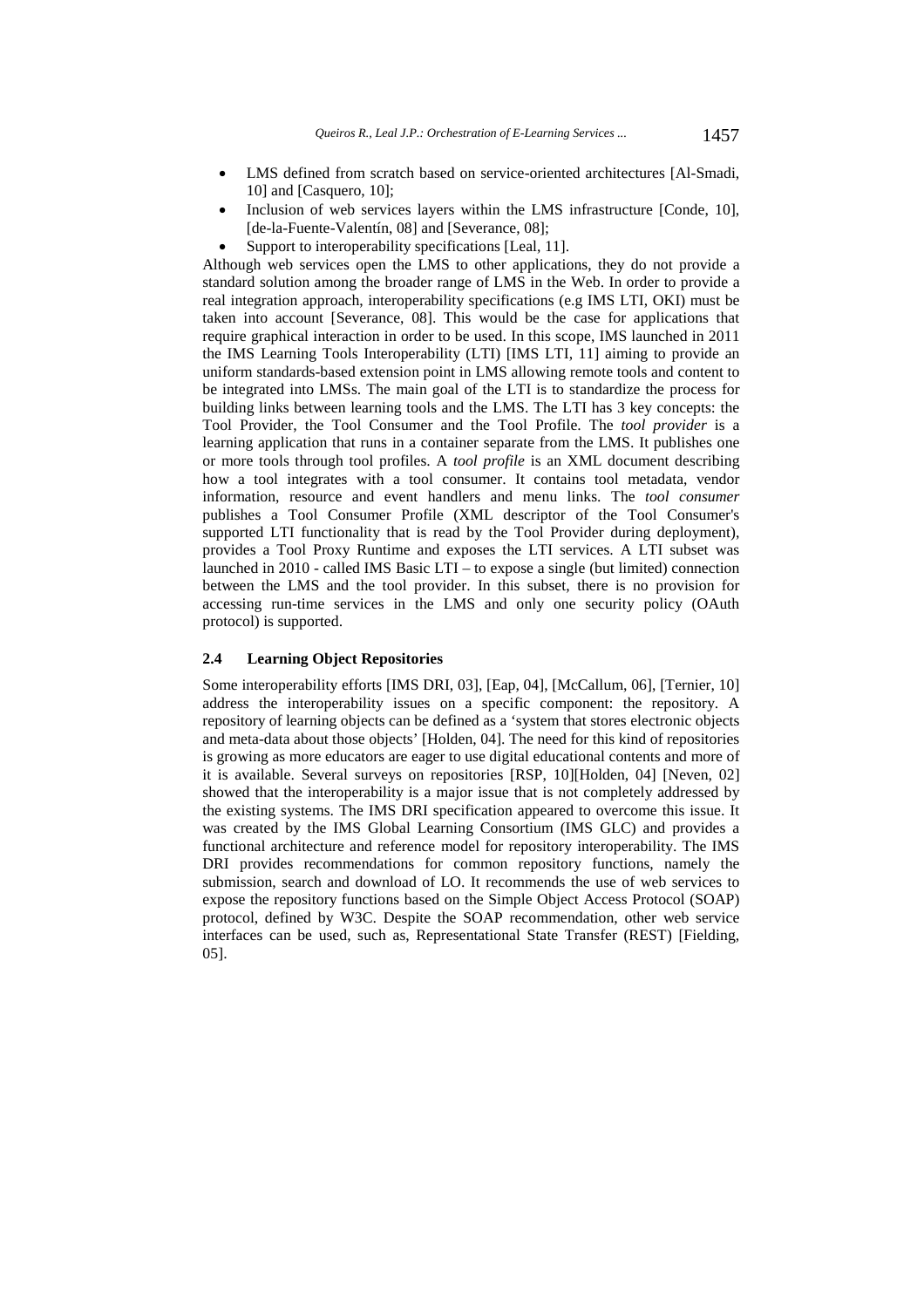### **3 Network architecture**

In this section we present the overall architecture of a network of e-Learning systems participating in the resolution and automatic evaluation of programming exercises. The architecture [Fig. 1] is composed by the following components:

> **Learning Objects Repository (LOR)** to store and retrieve exercises; **Evaluation Engine (EE)** to evaluate students' exercises; **Learning Management System (LMS)** to present the exercises to students; **Integrated Development Environment (IDE)** to code the exercises. **Pivot Component** to mediate the communication among all components.

In order to fulfil this goal, the integration of the pivot component with the other systems must rely on content and communication standards. Using content and communication standards we can abstract the use of specific systems for each type of system. For instance, we can use on this network any repository as long it supports the IMS CC specification to formalize the description of programming exercises and it implements the IMS DRI specification for communication with other services.



*Figure 1: UML components diagram of the repository.*

#### **3.1 Pivot component**

The pivot component coordinates the communication among all the components of the network from the LMS where students start the instruction until the IDE where students solve the exercises. This pivot component orchestrates all the communications within a single instance of the network. Since it is distributed over each network use (they are replicated on the users' machines for each instance of the network) this approach prevents any single-point-of-failure issues that might occur.

This pivot component will typically interface with two types of user profiles: teachers and students. In order to author and deploy a programming exercise using the pivot component teachers must perform the following three tasks: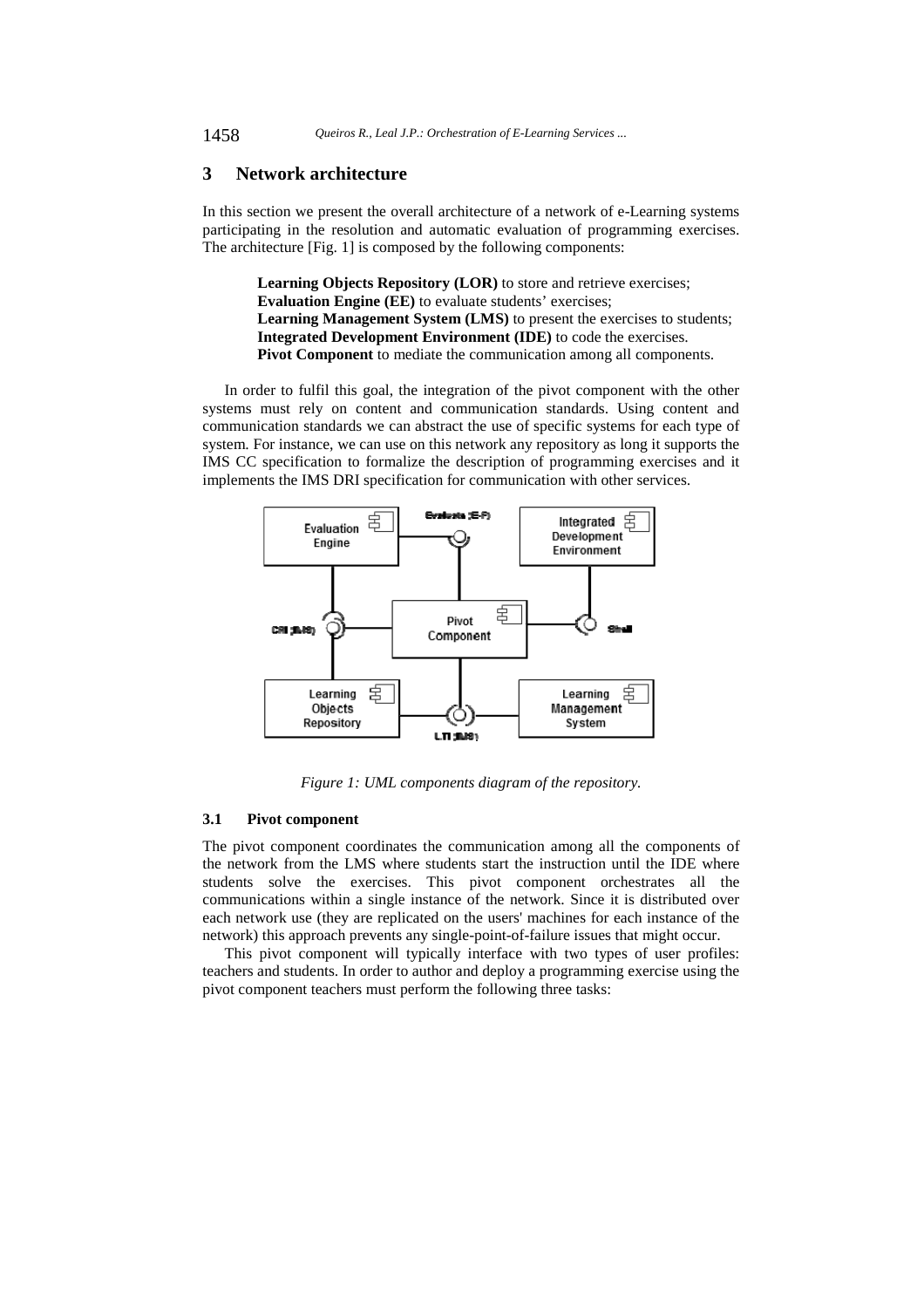- Create programming exercises;
- Deploy programming exercises in a repository;
- Configure programming activity in LMS.

In order to solve programming exercises using the pivot component students performs the following two tasks:

- Select an activity in the LMS;
- Execute the activity using the IDE and the interface offered by the pivot component.

In this scenario, the teacher sets a number of activities (exercises) in the LMS by selecting a set of relevant programming exercises from the LOR. Then, the learner tries to solve the exercises assigned by the teacher using the pivot component (launched by the LMS). The pivot component recovers the exercise description from the LOR and shows it to the student. After coding the program in the IDE the student uses the pivot component to send an attempt to the EE. The student may submit repeatedly, integrating the feedback received from the EE. In the end, the EE sends a grade to the pivot component and reports the LO usage data back to the LOR. This last task will provide data for future adaptability services that will adjust the presentation order in accordance with the effective difficulty of programming exercises (not the difficulty stated on the LO) and the needs of a particular student.

This architecture can be reused in other contexts where automatic evaluation is needed to assess sutdents performence, where a place to store exercises is required and even where a tool to track students and gather their grades is mandatory. In this case, the pivot component needs to be reimplemented while preserving the interoperability specifications guidelines detailed in this paper.

Regarding the evaluation of languages, this approach is not confined strictly to programming languages, and other languages can be used such as query languages (e.g. SQL), modeling languages (e.g. UML) and user interfaces (e.g. HTML). However, this architecture is not specific for the programming domain. This model of combining specialized services can be extended to competitive learning in other domains such as business training, for instance. In this domain teachers use business simulation games to improve the strategic thinking and decision making skills students in particular areas (e.g. finances, logistics, and production). Through these simulations students compete among them, as they would in a real world companies. A business simulation service fulfils a role similar to that of the EE in programming exercises and it also requires a repository containing specialized LO describing simulations.

## **3.2 Data Model**

The concept of Learning Object (LO) is crucial for the standardization on e-Learning. The latest standard for LO is the IMS Common Cartridge (IMS CC). The IMS Common Cartridge specification defines an open format for the distribution of rich web-based content. Its main goal is to organize and distribute digital learning content and to ensure the interchange of content across any Common Cartridge conformant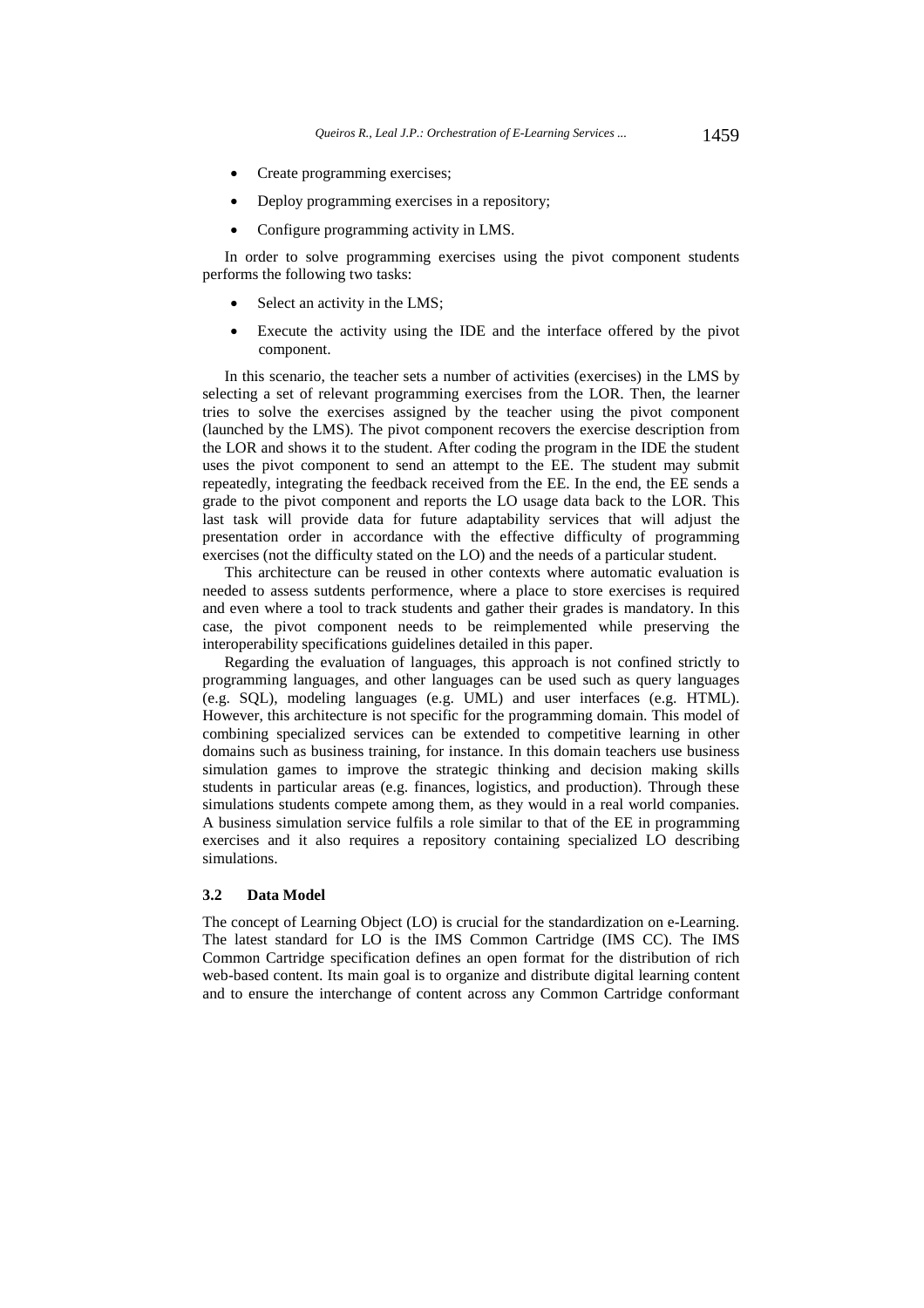tools. In its latest version (1.2) released in October 2011 [IMS CC, 11], the IMS CC package organizes and describes a learning object based on two levels of interoperability: content and communication. At the content level, the IMS CC distinguishes two types of resources:

- Web Content Resources (WCR): static web resources that are supported on the Web such as HTML files, GIF/JPEG images, PDF documents, etc.
- Learning Application Objects (LAO): special resource types that require additional processing before they can be imported and represented within the target system. Physically, a LAO consists of a directory in the content package containing a descriptor file and optionally additional files used exclusively by that LAO. Examples of Learning Application Objects include QTI assessments, Discussion Forums, Web links, etc.

In the communication level the cartridge describes how the target tool of the cartridge (usually a LMS) should communicate with other remote web applications using the IMS Basic LTI specification. Both levels enhance the interoperability of the cartridge among a network of eLearning systems. In this scope a new IMS CC specification feature is introduced to support authorization at two levels: either the whole cartridge can be protected or individual resources can be protected. In the following subsections we detail the most important elements of the CC content hierarchy.

A view of the CC manifest is depicted in [Fig. 2]. The manifest is composed by four sections: metadata, organizations, resources and authorizations. The Metadata section is used to store the cartridge metadata restricted to a loose binding of IEEE Learning Object Metadata (LOM) elements based on the Dublin Core (DC) specification. The Organization section will be used to represent the Common Cartridge Folder content type as a structural approach to organize content. The Resources section will be used to refer assets included in the cartridge. The authorizations section extends the manifest to protect the learning object (or a specific resource) as a whole.

In order to describe a programming exercise as a LO we developed an XML dialect called PExIL [Queirós, 11], standing for Programming Exercises Interoperability Language. The aim of PExIL is to consolidate in a single document all the data required in the programming exercise life-cycle, from when it is created to when it is graded, covering also the resolution, the evaluation and the feedback. PExIL documents can be used for authoring LOs containing programming exercises. The generation of an LO is based on a valid PExIL instance. The Generator tool uses as input a solution file and produces automatically several resources (e.g. exercise description, test cases and feedback files) described by a valid IMS CC manifest and wrapped up inside a ZIP file.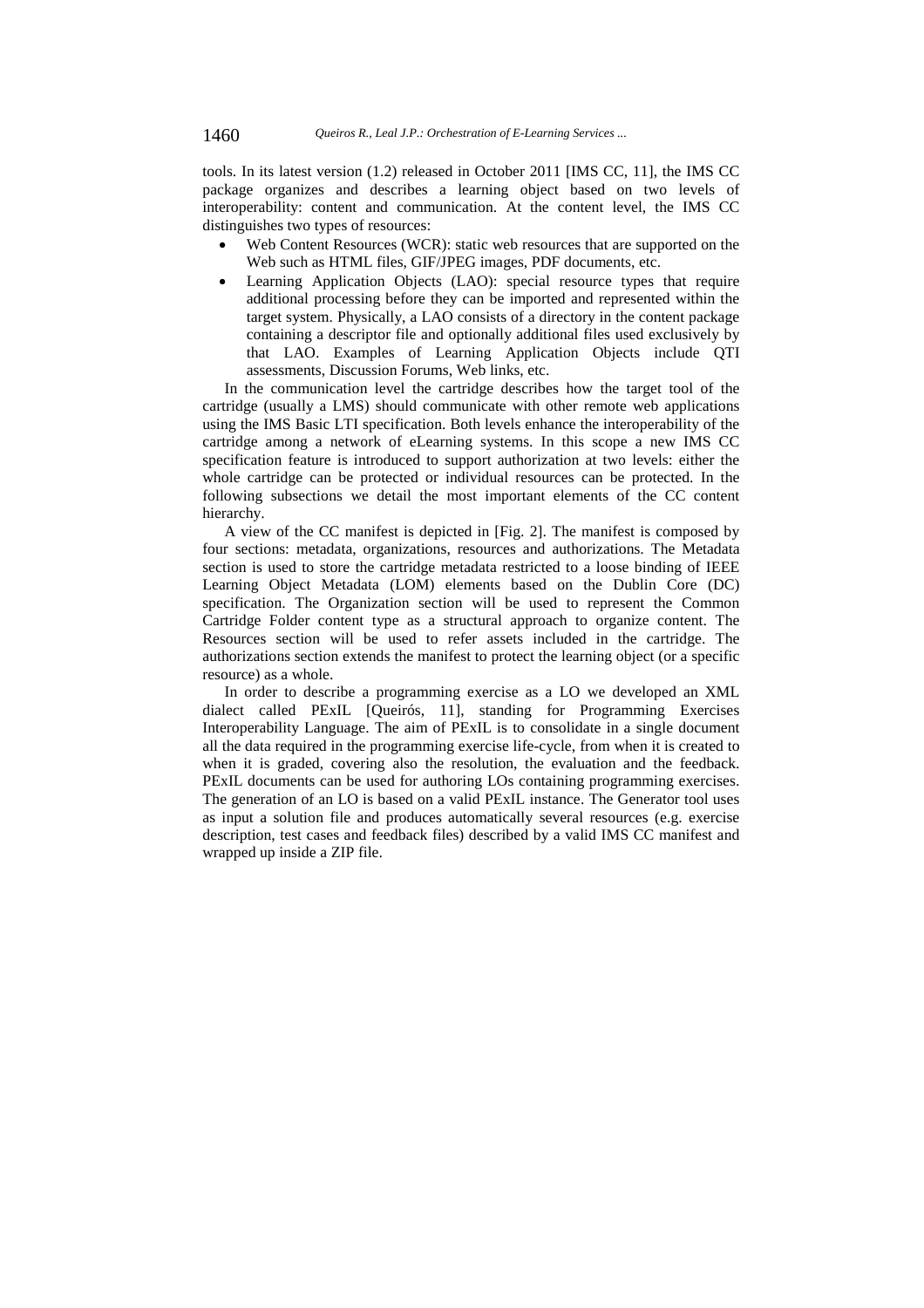

*Figure 2: The structure of an IMS CC package.* 

### **3.3 Digital Repositories Interoperability (DRI)**

A learning objects repository (LOR) is a system that stores electronic educational resources in a technology-mediated learning process. The number of LOR is growing rapidly [Neven, 02] as more educators are eager to use digital educational contents and more of it is available. At the same time users become more demanding and concerned with issues that are not completely addressed by the existing systems, such as interoperability. Moreover, for some specialized domains, such as computer programming, the existing standards are insufficient and need to be extended. In this sub-subsection we detail the communication features of crimsonHex, a LOR developed to support the requirements of evaluating engines.

The crimsonHex API exposes the functions of the repository to third party systems by adhering to the IMS DRI specification [IMS DRI, 03]. The IMS DRI specifies a set of core functions and an XML binding for these functions. In the definition of API of crimsonHex we needed to create new functions and to extend the XML binding with a Response Specification language. The complete set of functions of the API and the extension to the XML binding are also both detailed in this section.

To comply with standards, the IMS DRI recommends the implementation of core functions as web services. We chose to implement two distinct flavours of web services: SOAP and REST. SOAP web services are usually action oriented, mainly when used in Remote Procedure Call (RPC) mode and implemented by an off-theshelf SOAP engine such as Axis. The web services based on the REST style are object (resource) oriented and implemented directly over the HTTP protocol, mostly to put and get resources (such as LOs and usage data). The reason to implement two distinct web service flavours is to promote the use of the repository by adjusting to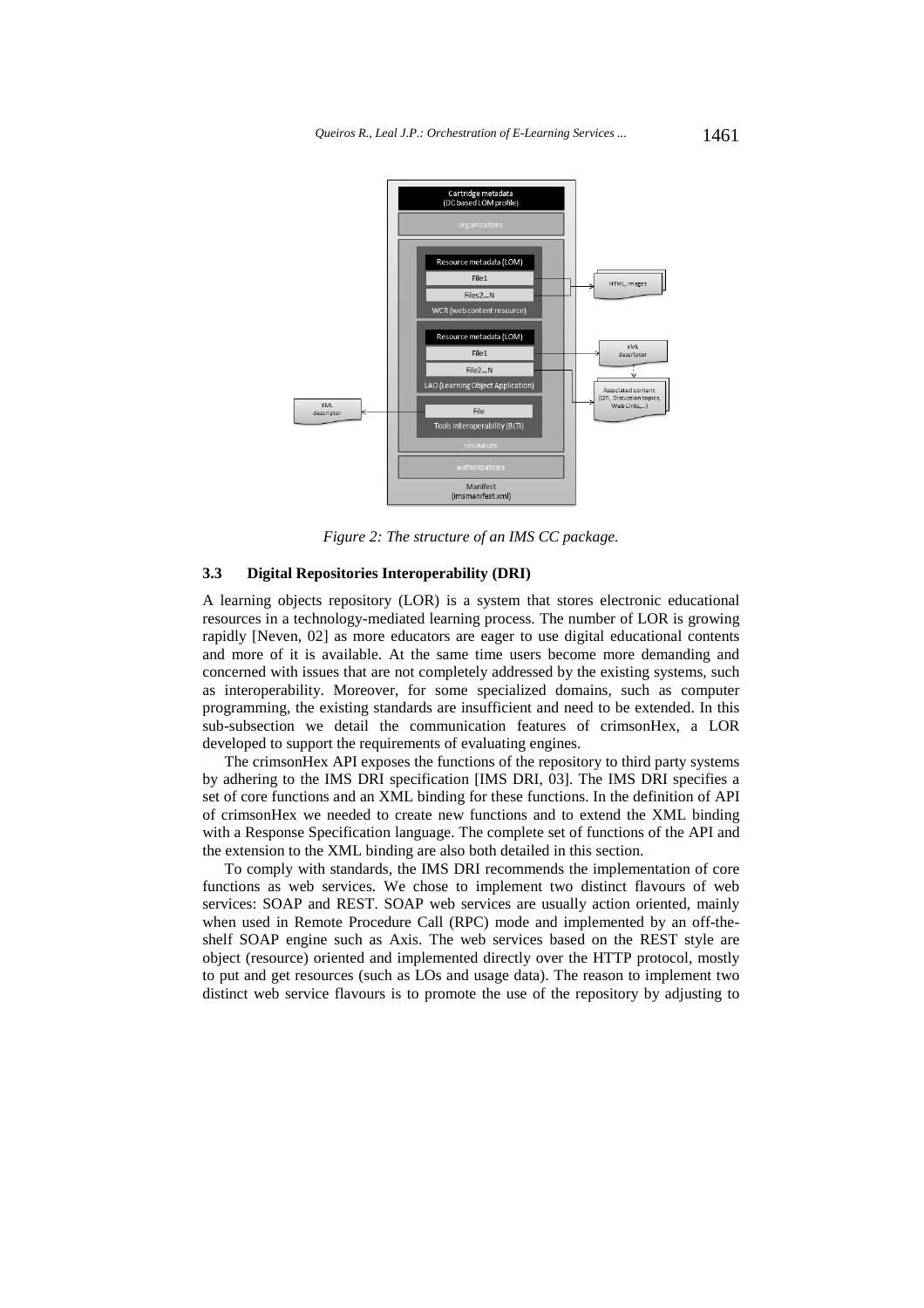| Function      | <b>SOAP</b>                       | <b>REST</b>                     |
|---------------|-----------------------------------|---------------------------------|
| Reserve       | URL getNextId()                   | $GET$ /nextId > URL             |
| Submit        | submit(URL loid, LO lo)           | PUT URL < LO                    |
| Request       | LO retrieve(URL loid)             | $GET \text{ URL} > \text{LO}$   |
| Search        | XML search(XQuery query)          | $POST$ /query < $XQUERY > XML$  |
| Report        | Report(URL loid, LOReport rep)    | PUT URL/report < LOREPORT       |
| Alert         | RSS getUpdates()                  | $GET$ /rss > RSS                |
| Create        | XML Create(URL collection)        | <i>PUT URL</i>                  |
| Remove        | <b>XML</b> Remove(URL collection) | <b>DELETE URL</b>               |
| <i>Status</i> | XML getStatus()                   | $GET \text{ URL?} status > XML$ |

different architectural styles. The repository functions [Leal, 09] are summarized in [Tab. 1].

*Table 1: Core functions of the repository.*

Each function is associated with the corresponding operations in both SOAP and REST web services interfaces. The lines formatted in italics correspond to the new functions added to the DRI specification, to improve the repository communication with other eLearning systems.

To describe the responses generated by the repository we defined a **Response Specification** as a new XML document type formalized in XML Schema. The advantage of this approach is to enable client systems to achieve more information from the server and be able to standardize the parsing and validation of the HTTP responses. [Fig. 3] depicts the elements of the new language and their types.



*Figure 3: The Response specification schema.* 

The schema defines two top level elements: result and rss. The former will be used by all the functions except the Alert function that returns a feed compliant with the Really Simple Syndication (RSS) 2.0 specification. The result element contains the following child components:

- base-url– defines a base URL for the relative URLs in the response;
- request contains the full request URL and an human readable request message;
- error contains an error message client systems will search for this element to verify the existence of errors;
- response describes a successful execution of the function it is composed by an human readable response message and, for some functions, by a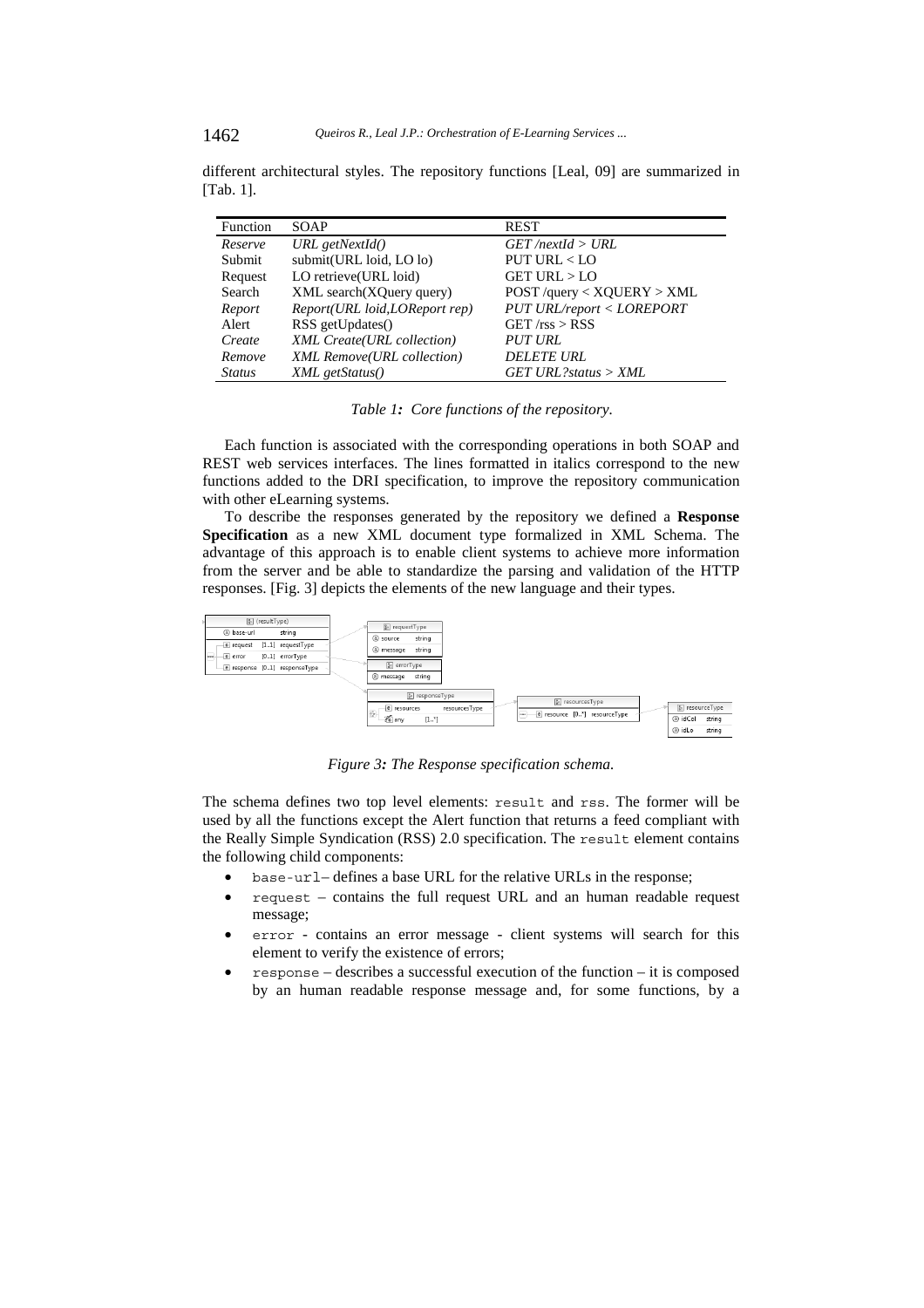resources element that groups a set of resources defined individually in resource elements. A resource element contains an identification of the collection absolute path (attribute idCol) and an identification of the LO itself (attribute idLo).

In the remainder of this section we enumerate the Core functions of the repository, describing both the request and response data. For sake of simplicity we illustrate the requests using the REST interface since these can be used as command lines in a Linux system shell.

The **Register/Reserve** function requests a unique ID from the repository. We separated this function from Submit/Store in order to allow the inclusion of the ID in the meta-data of the LO itself. This ID is an URL that must be used for submitting or retrieving an LO. The producer may use this URL as an ID with the guarantee of its uniqueness and with the advantage of being a network location from where the LO can be downloaded. This action is performed, for instance, by sending a GET HTTP request to the server, as in the following example.

```
GET http://server/ch/lo?nextId > URL
```
The HTTP response includes an XML file complying with the Response Specification and containing all the details of the response generated by the Core. Nevertheless, in this particular function and for convenience of programmers using REST, the HTTP *Location* header contains the URL returned by the server.

```
Location: http://server/ch/lo/3
```
The **Submit/Store** function uploads an LO to a repository and makes it available for future access. This operation receives as argument an IMS CP compliant file and an URL generated by the Reserve function. This operation validates the LO conformity to the IMS Package Conformance and stores the LO in the internal database. To send the LO to the server we could use, in the REST flavour, the PUT or the POST HTTP methods. An example using the POST syntax is the following.

```
POST http://server/ch/lo/3 < LO
```
The repository responds with submission status data compliant with the Response Specification.

The **Search/Expose** function enables the eLearning systems to query the repository using the XQuery language, as recommended by the IMS DRI. This approach gives more flexibility to the client systems to perform any queries supported by the repository's data. After creating the XQuery file you can use the following POST request.

#### POST http://server/ch/lo < XQUERY

Alternatively, you can use a GET request with the searched fields and respective values as part of the URL query string, as in the following example.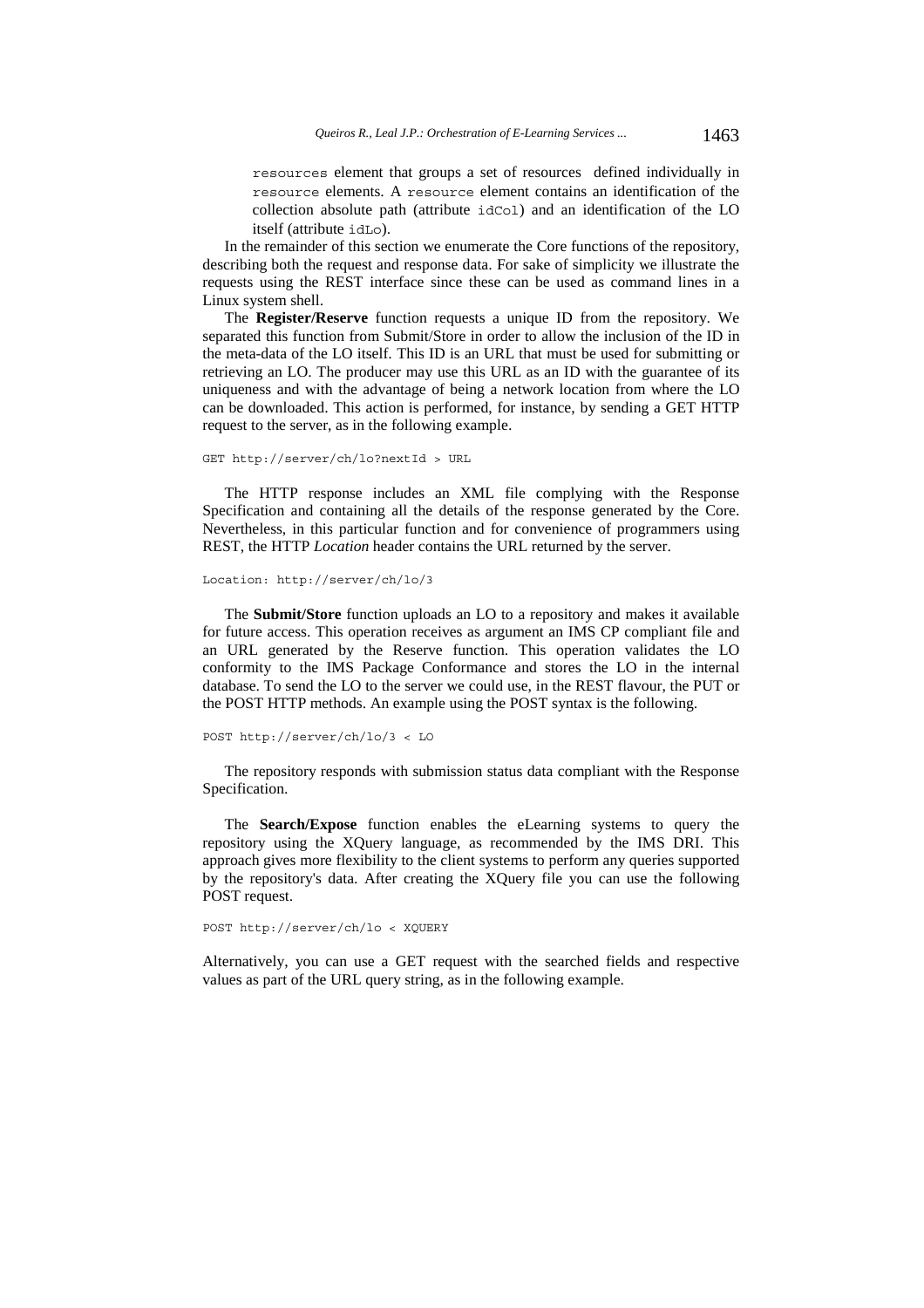GET http://server/ch/lo?author=Manzoor

Queries using the GET method are convenient for simple cases but for complex queries the programmer must resort to the use of XQuery and the POST method. In both approaches the result is a valid XML document such as the following.

```
<result base-url="http://server/ch/lo/"> 
 <request 
  source="http://server/ch/lo/" 
  message="Querying repository" /> 
 <response message="3 LOs found..."> 
<resources> 
   <resource idCol="" idLo="5"> 
     Hashmat the Brave Warrior 
   </resource> 
    <resource idCol="" idLo="123"> 
         Summation of Four Primes 
      </resource> 
    <resource idCol="graphs/" idLo="2"> 
         InCircle 
      </resource>
</resources> 
 </response> 
</result>
```
The **Report/Store** function associates a usage report to an existing LO. This function is invoked by the LMS to submit a final report, summarizing the use of an LO by a single student. This report includes both general data on the student's attempt to solve the programming exercise (e.g. data, number of evaluations, success); particular data on the student's characteristics (e.g. gender, age, instructional level). With this data, the LMS will be able to dynamically generate presentation orders based on previous uses of LO, instead of fixed presentation orders. This function is an extension of the IMS DRI.

The **Alert/Expose** function notifies users of changes in the state of the repository using a RSS feed. With this option a user can have up-to-date information through a feed reader.

Next, we present an example of a GET HTTP request.

GET http://server/ch/lo?alert+seconds > RSS

The repository responds with an RSS document.

The **Create** function adds new collections to the repository. To invoke this function in the REST interface the programmer must use the PUT request method of HTTP. The only parameter is the URL of the collection.

PUT http://server/ch/lo/newCol

The following is an example of the repository response to a create function.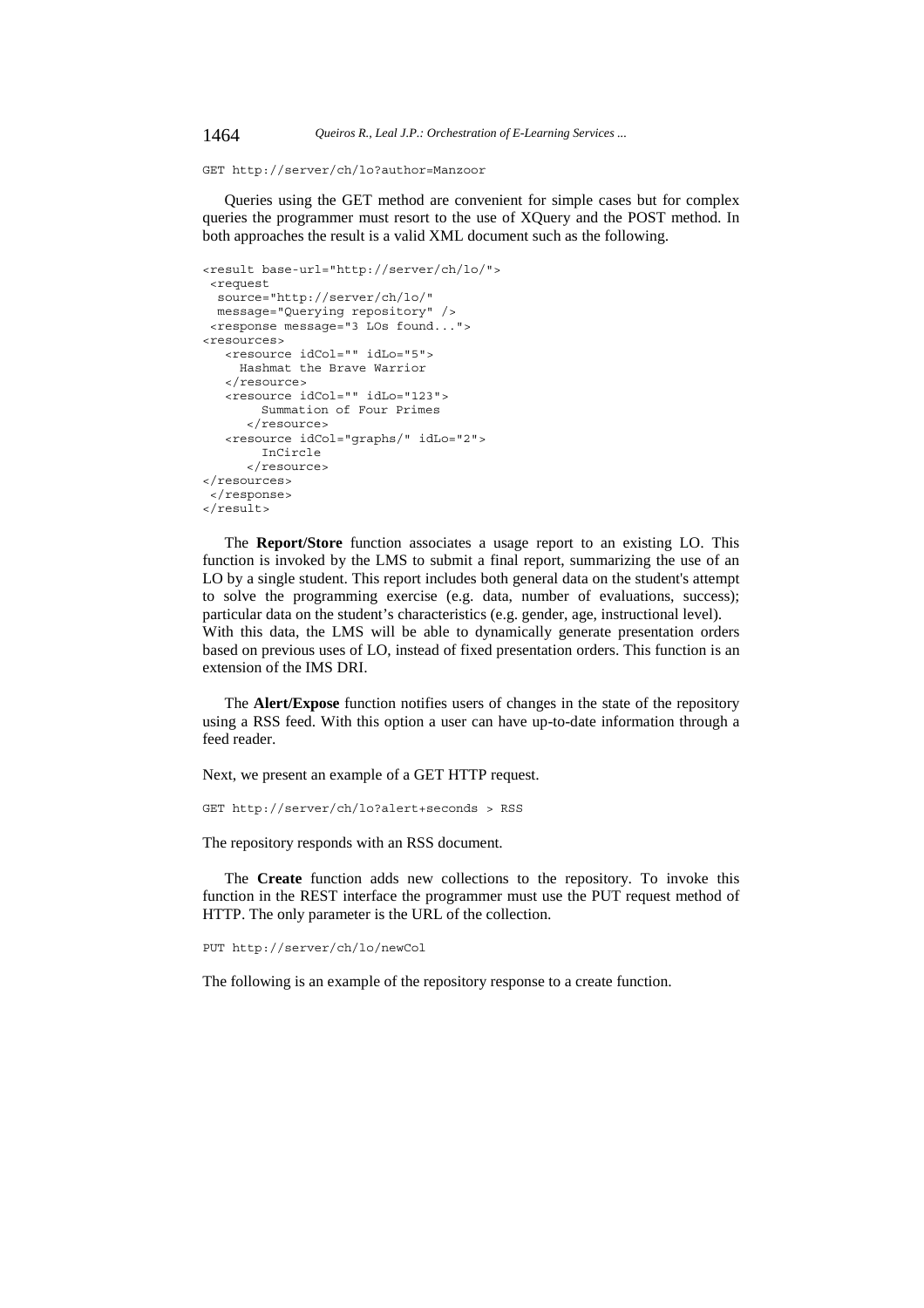```
<result base-url="http://server/ch/lo/" ...> 
  <request 
    source="http://server/ch/lo/newCol" 
    message="Creating new collection" /> 
  <response message="Collection created"> 
 <resource idCol="newCol" idLo=""/> 
   </response> 
</result>
```
The **Remove** function removes an existent collection or learning object. This function uses the DELETE request method of HTTP. The only parameter is an URL identifying the collection or LO, as in the following example.

```
DELETE http://server/ch/lo/123
```
The following is an example of the repository response to a remove function.

```
<result base-url="http://server/ch/lo/" ...> 
  <request source="http://server/ch/lo/123" message="Deleting a LO" /> 
   <response message="LO deleted"> 
 <resource idCol="" idLo="123" /> 
   </response> 
</result>
```
The **Status** function returns a general status of the repository, including versions of the components, their capabilities and statistics. This function uses the GET request method of HTTP, as in the following example.

```
GET http://server/ch/lo?status
```
The repository responds with status data compliant with the Response Schema Specification.

### **3.4 Learning Tools Interoperability**

An LMS is a software application for the administration, documentation, tracking, and reporting of training programs, classroom and online events [Ellis, 09]. In the majority of the cases an LMS integrates with other systems based in one of three levels:

**Data Level** - is the simplest and most popular form of integration in content management. This type of integration uses the import/export features of both systems and relies on the support of common formats

**API level** - allows client applications to use directly the functions of an eLearning system. These APIs foster client application development through data encapsulation and behavioural reuse.

**Tools level** - a uniform standards-based extension point in LMS allowing remote tools and content to be integrated into LMSs.

The three levels were analysed in [Queirós, 11:2] and the last two prove to be the most efficient. Tool integration is arguably the best choice in general since it provides a good balance between implementation effort and coupling and security. This is especially true if only unidirectional communication is required and Basic LTI is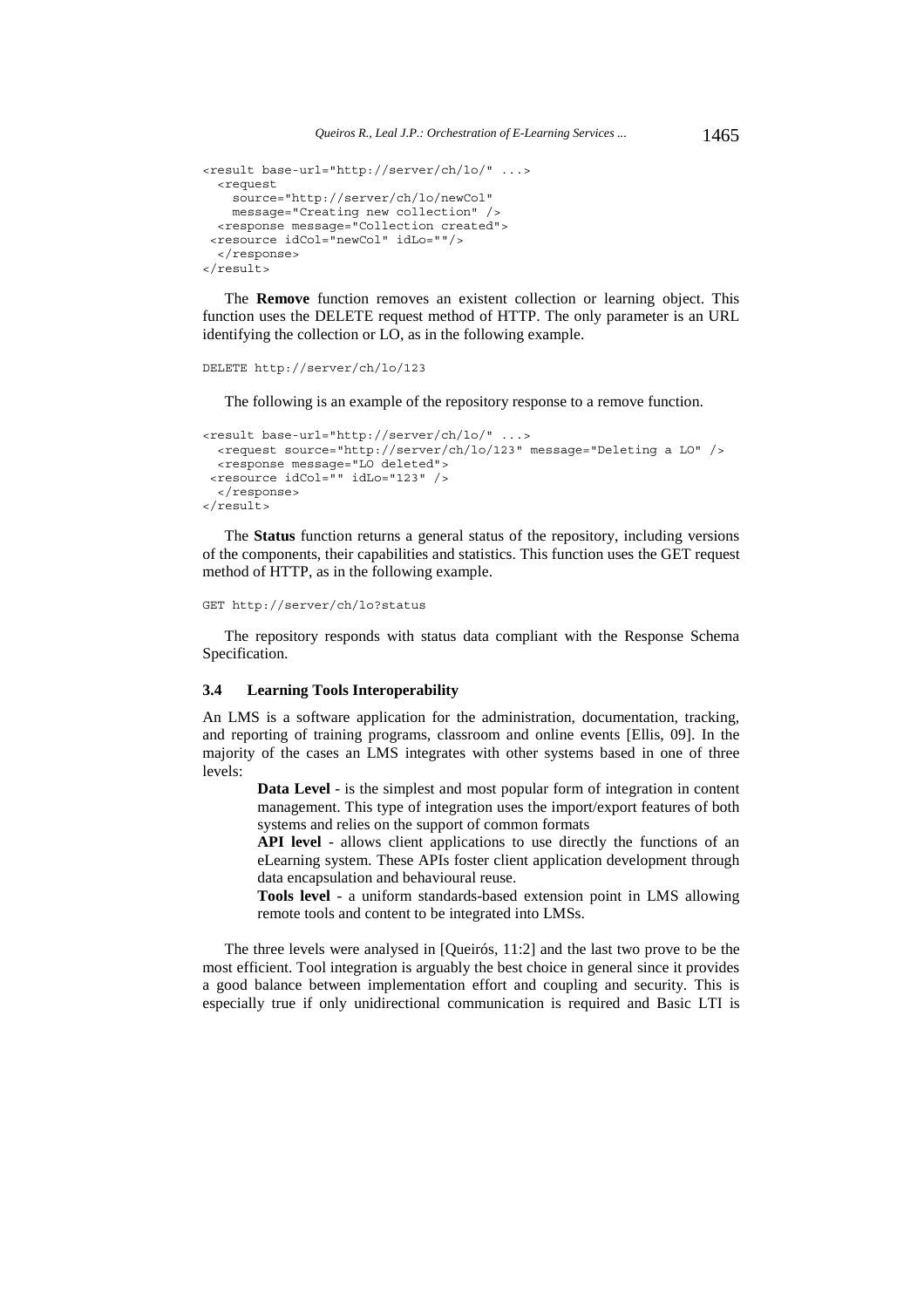used. This tool integration flavour is simple to implement and is already supported by most LMS vendors. If bidirectional communication is required then full LTI is needed but in this case the implementation is harder and few LMS vendors support this flavour of the specification. In both cases, tool integration has the added value of providing some basic security features based on the OAuth protocol aiming to secure the message interactions between the Tool Consumer and the Tool Provider.

Based on our previous research [Queirós, 11:2] we decide to use the LTI specification for the integration of the LMS with the pivot component. The workflow for using Basic LTI starts when the Teacher (or LMS administrator) configures the pivot component as a basic LTI tool in the LMS Control panel. Then, the Teacher must add the pivot into the course structure as a Basic LTI tool. This requires setting a resource link URL, a secret, and key as metadata for the resource link. Later on, when a student select the tool, the LMS uses the URL, secret, and key information to launch the pivot component in the student's running environment. The pivot component receives a launch request that includes user identity, course information, role information, and the key and signature. The launch information is sent using an HTTP form generated in the user's browser with the Basic LTI data elements in hidden form fields and automatically submitted to the external tool using JavaScript.

The following is a subset of the information that the LMS (Tool Consumer) sends to the pivot (Tool Provider):

**resource\_link\_id=1 //**An unique identifier for the resource in the LMS. **resource** link title= My First Exercise //Title of the resource **resource\_link\_description= Description... //**Description of the resource. **user\_id=2 //** User identifier **user** image=myPhoto.gif // Profile picture. **roles= Instructor,Administrator //**List of one or more user roles. **context\_title=Course Fullname 101 //**A title of the context (e.g. course information).

All these data items are included on the POST data when a Basic LTI launch is performed. These data items can be used, for instance, to personalize the frontend of the tool provider.

The pivot component is launched as a Java Web Start (JAWS) application, a framework that allows users to start JAVA application software directly from the Internet using a web browser. The Java Network Launching Protocol (JNLP), defined with an XML schema, specifies how to launch JAWS applications. This approach facilitates the pivot component to interact with the students IDE by using commands over the shell (file system) of the students' runtime environment.

Since the LTI specification supports only web-based Tool Providers we need to inject the LTI variables on the pivot component. The approach used was the creation of an Adapter (coded as a JAVA servlet) to dynamically generate a JNLP file "on-thefly" based on the LTI variables. After the generation, the Adapter redirects the request to the generated JNLP file in order to launch the JAWS program (Core component) as depicted in [Fig. 4].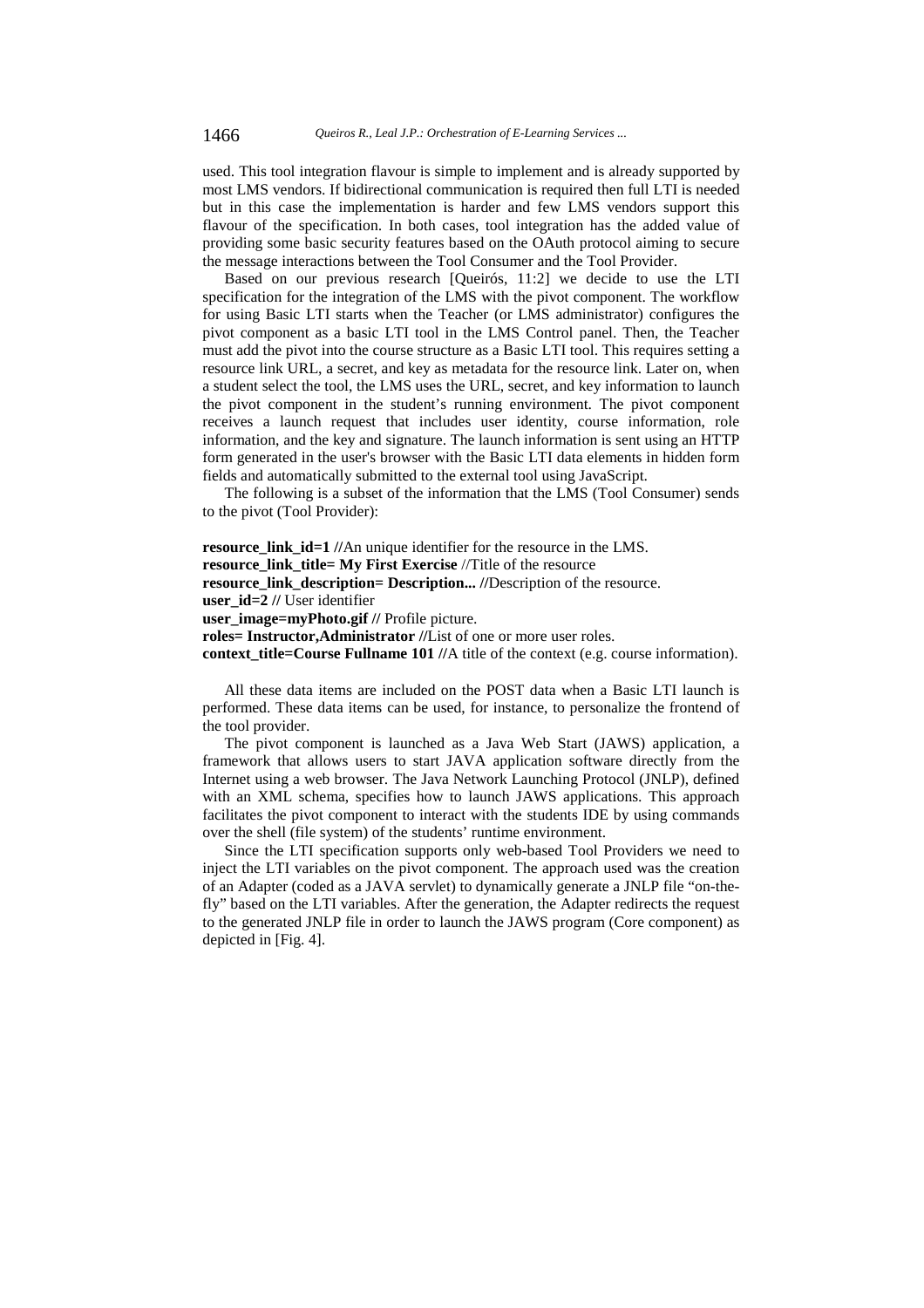

*Figure 4: LTI workflow.* 

The JNLP file is composed by a root element called jnlp. This element has a codebase attribute that specifies an URL base for all the relative URLs specified in href attributes in the JNLP file. The value of the attribute is generated according to the current system path of the pivot component Adapter. The root element has four sub-elements: information, security, resources and application-desc.

The information element holds the name of the application (name element), the vendor of the application (vendor element), the home page for the application (homepage element), a reference for an image file to appear during launch when Java Web Start presents the application to the user (icon element) and a short statement of the application (description element). The security element can be used to request unrestricted access. Each application runs (by default) in a restricted execution environment, similar to the Applet sandbox. The inclusion of the allpermissions element guarantees that the application will have full access to the client machine and local network. If an application requests full access, then all JAR files must be signed. After that the user will be prompted to accept the certificate the first time the application is launched. The following code shows an excerpt of the generated JNLP file:

```
<?xml version="1.0" encoding="utf-8"?> 
<jnlp spec="1.0+" codebase="$codeBase"> 
       <information> 
              <title>Pivot Component</title> 
              <vendor>eclipse.org</vendor> 
              <homepage href="$codeBase" /> 
              <icon href="resources/icon.png" /> 
              <icon href="resources/logo.png" kind="splash"/> 
             <description> 
                    Application for assist teachers and students 
                    to practice programming exercises solving. 
             </description> 
       </information> 
       <security> 
              <all-permissions /> 
       </security> 
       <resources> 
              <j2se version="1.5+" /> 
              <jar href="resources/Pivot_Component.jar" /> 
 ... 
       </resources>
```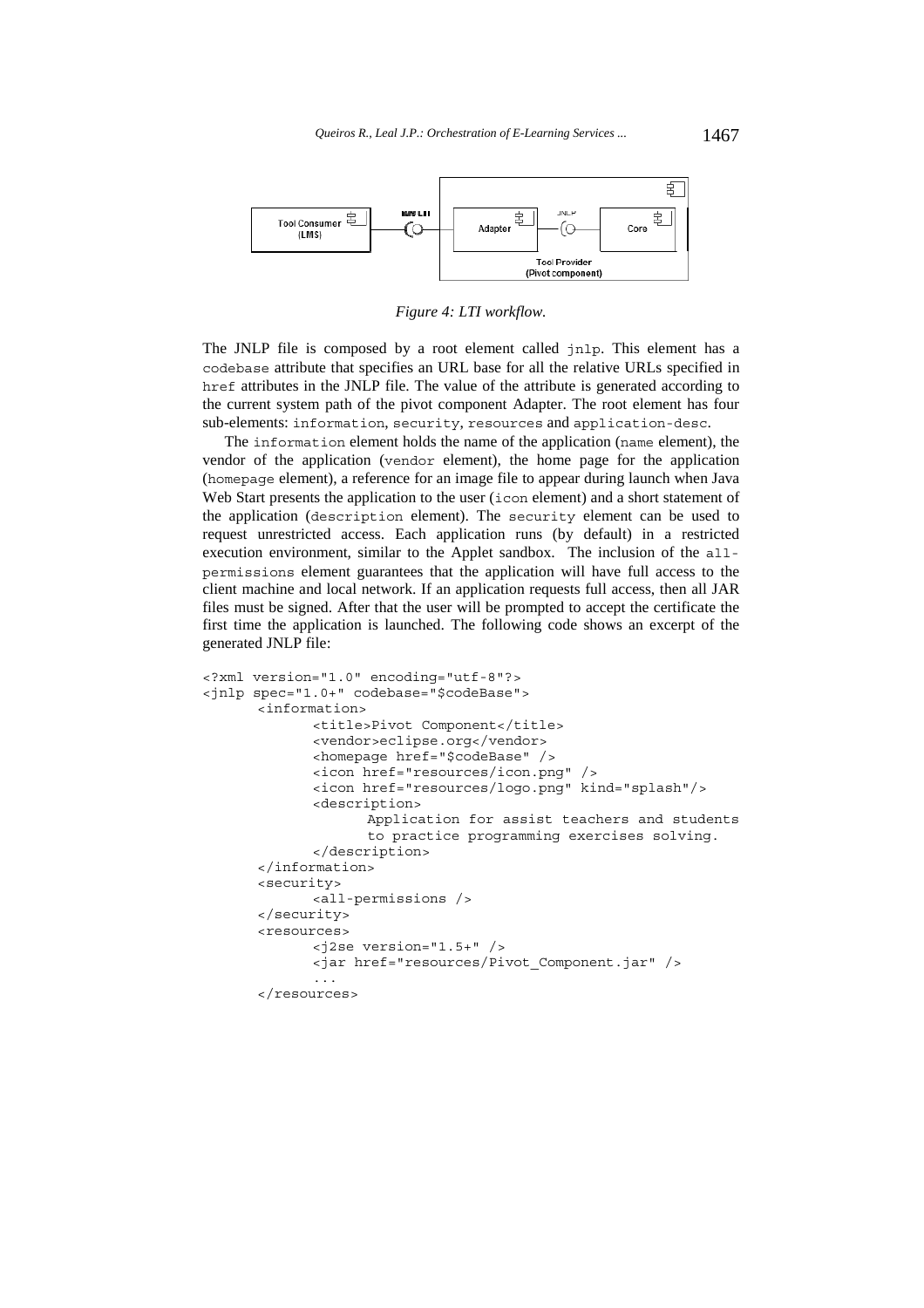```
 <application-desc main-class="Pivot"> 
              <argument>$colId</argument> 
              <argument>$studentFirstName</argument> 
              <argument>$courseName</argument> 
 ... 
       </application-desc> 
</jnlp>
```
The resources element is used to specify all the resources, such as Java class files and native libraries which are part of the application. A jar element specifies a JAR file that is part of the application's classpath. The jar file is loaded into the JVM using a ClassLoader object. The jar file contains Java classes and other resources, such as icons and configuration files (available through the getResource mechanism). The j2se element specifies what Java 2 SE Runtime Environment (JRE) versions are supported by the application.

The application-desc element indicates that the JNLP file is launching an application (as opposed to an applet). The application element has an optional attribute, main-class, which can be used to specify the name of the application's main class, i.e., the class that contains the public static void main (String argv[]) method where execution must begin. Arguments can be specified to the application by including one or more nested argument elements.

## **3.5 Evaluation service**

The purpose of a programming exercise evaluator is to mark and grade exercises in computer programming courses and in programming contests. By exposing its functions as services, an evaluator of this kind is able to participate in business processes integrating different system types. To formalize the definition of this service we used a particular e-Learning framework, the E-Framework. The new service - **Evaluate Programming Exercise** - models the evaluation of an attempt to solve a programming exercise defined as a LO and produces a detailed report [Leal, 10:2]. This evaluation report includes information to support exercise assessment and grading by client systems. The three types of request handled by this service are:

**ListCapabilities** - provides the client systems with the evaluator capabilities; **EvaluateSubmission -** allows the request for a programming exercise evaluation; **GetReport** - allows a requester to get an evaluation report using a ticket.

| Function         | WS          | Syntax                                            |
|------------------|-------------|---------------------------------------------------|
| ListCapabilities | SOAP        | ERL ListCapabilities()                            |
|                  | <b>REST</b> | $GET$ /evaluate/ $>$ ERL                          |
| Evaluate         | <b>SOAP</b> | ERL Evaluate (LO, Attempt , Capability, Language) |
|                  | <b>REST</b> | POST/evaluate/\$CID?id=LOID⟨=LANG < PROGRAM > ERL |
| GetReport        | <b>SOAP</b> | ERL GetReport(Ticket)                             |
|                  | <b>REST</b> | <b>GET \$Ticket &gt; ERL</b>                      |

Their syntax as SOAP and REST web services is summarized in [Tab. 2].

*Table 2: Core functions of the Evaluation Engine.*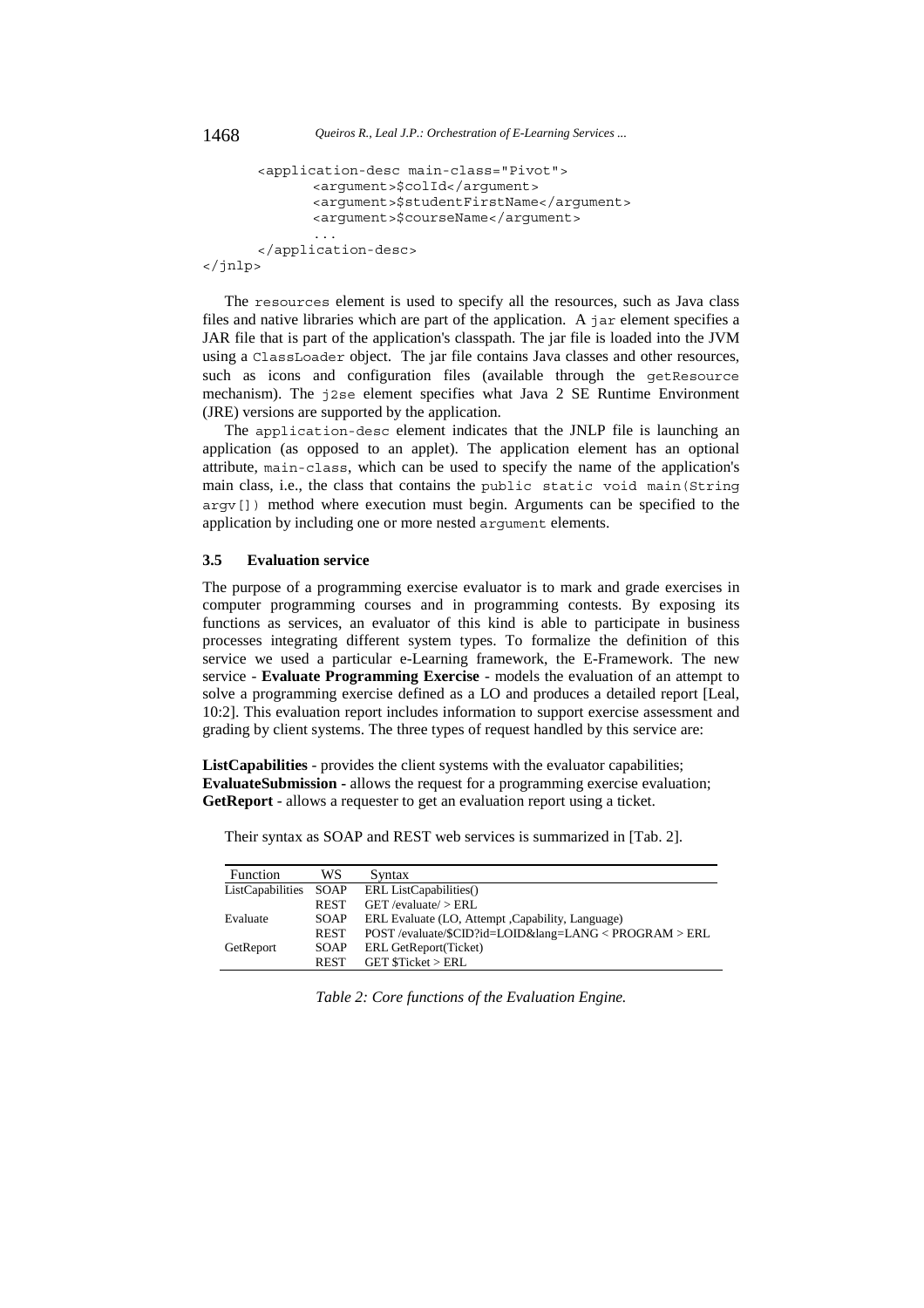All these functions respond with an XML document complying with the Evaluation Response Language (ERL) [Leal, 10:2]. The ERL is formalized in XML Schema and covers the definition of the response messages for the three evaluator functions. The specification includes two main elements: request and reply. The former echoes the request function and its parameters as received by the evaluation service. It contains a different sub-element according to the function type. The reply element depicted in [Fig. 5] contains the output to that request.

| & ReplyType             |          |  |                                      |  | <b>&amp;</b> CapabilitiesType |                                   |  |                     |
|-------------------------|----------|--|--------------------------------------|--|-------------------------------|-----------------------------------|--|---------------------|
| $\overline{\mathbf{Q}}$ | a date   |  | dateTime                             |  |                               | e capability [1*] CapabilityType  |  |                     |
|                         |          |  | e capabilities [11] CapabilitiesType |  |                               |                                   |  |                     |
| $\frac{1}{11}$          | e token  |  | [11] TokenType                       |  | $\left  \frac{9}{8} \right $  | TokenType                         |  |                     |
| 1000                    | e report |  | [01] ReportType                      |  | a id                          | anyURI                            |  |                     |
|                         |          |  |                                      |  |                               |                                   |  |                     |
|                         |          |  |                                      |  |                               | 图 ReportType                      |  |                     |
|                         |          |  |                                      |  |                               | a evaluationServer                |  | anyURI              |
|                         |          |  |                                      |  | ெ                             | a date                            |  | dateTime            |
|                         |          |  |                                      |  |                               | e capability                      |  | [11] CapabilityType |
|                         |          |  |                                      |  |                               | e programmingLanguage [01] string |  |                     |
|                         |          |  |                                      |  | lowel.                        | e exercise                        |  | [11] ExerciseType   |
|                         |          |  |                                      |  |                               | e compilationErrors               |  | $[0.1]$ string      |
|                         |          |  |                                      |  |                               | e tests                           |  | [01] TestsType      |
|                         |          |  |                                      |  |                               | e summary                         |  | [01] SummaryTyne    |

*Figure 5: The reply element.* 

The reply element includes the possible responses of the service, more precisely, the capabilities element for the ListCapabilities function and the token and report elements for the Evaluate function. The former has several capability sub-elements each with several feature elements to describe it. The latter element includes a token element which holds a ticket to recover a report on a later date and the optional report element with the effective evaluation data.

Next, we detail the three functions of the Evaluate service.

The **ListCapabilities function** informs the client systems of the capabilities of a particular evaluator. In a computer programming evaluator the capabilities are related with the programming language compiler or interpreter. Each capability has a number of features to describe it and for a programming language they may be the language name (e.g. Java) its version (e.g. 1.5) and vendor (e.g. JDK). In this function, the request doesn't accept any parameter and the response returns a list of all capabilities of the evaluator. Each capability is described by a list of features, with a name and a value. Using the REST API this operation is performed by sending a GET HTTP request to the evaluator, as in the following example.

```
GET http://eval.domain.org/evaluate > ERL
```
The following document is an example of the HTTP response complying with the ERL specification.

```
<message date="2001-12-31T12:00:03"> 
  <request date="2001-12-31T12:00:03"/>
```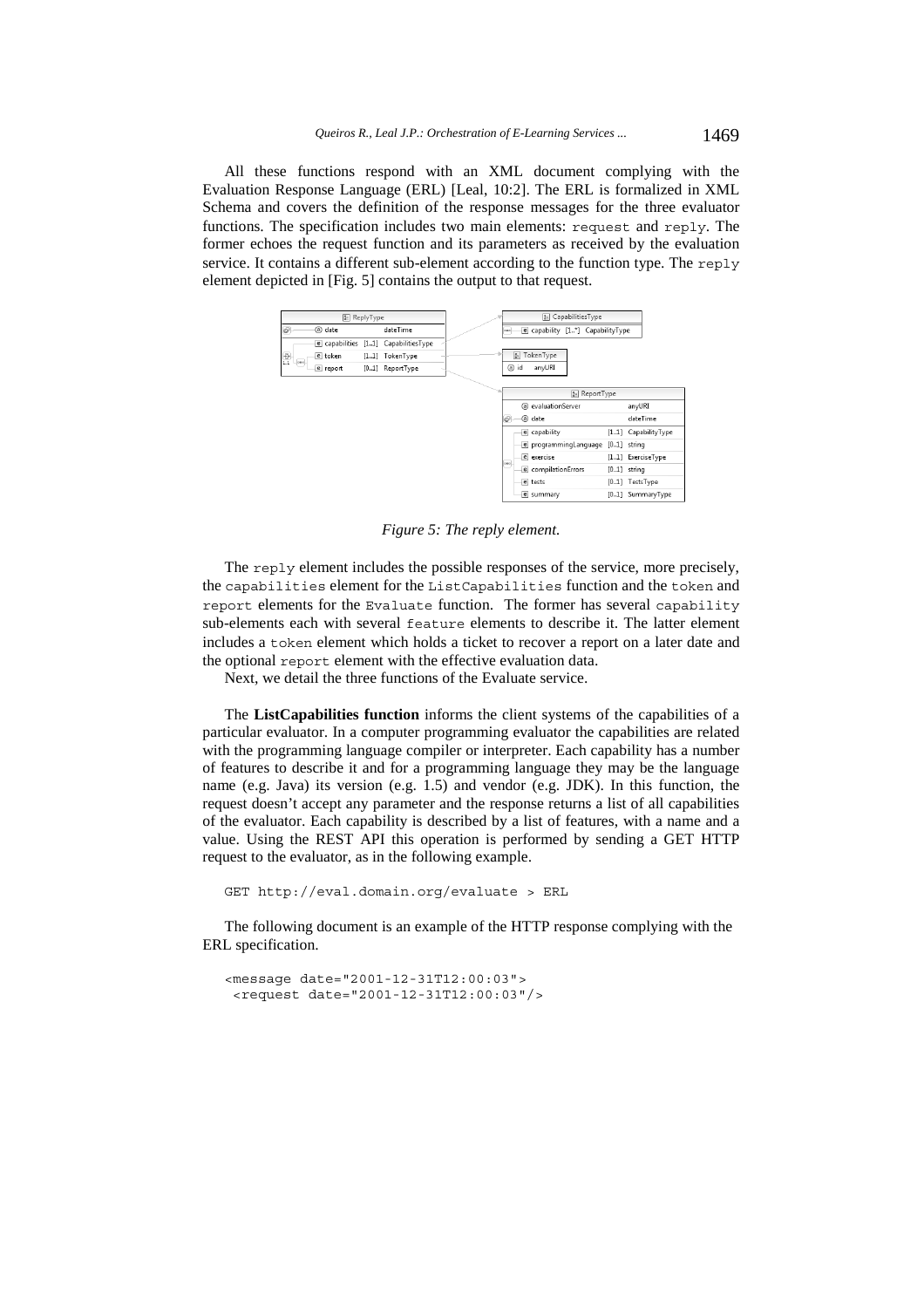```
 <reply date="2001-12-31T12:00:05" > 
    <capabilities> 
     <capability id="MyService.C"> 
      <feature name="Compiler" value="gcc"/> 
      <feature name="Compile" value="/usr/bin/gcc -lm $file"/> 
 ... 
     </capability> 
    </capabilities> 
  </reply> 
</message>
```
The **EvaluateSubmission** function allows the request of an evaluation for a specific exercise. The request includes a reference to an exercise represented as a LO held in a repository and a single attempt to solve a particular exercise. The request also includes a specific evaluator capability necessary for a proper evaluation of the attempt. The request may also include a specific ISO 639-1 language for the evaluation report. The response returns a ticket for a later report request and may return also a circumstantial report about the respective evaluation of the requester attempt. A sequence diagram of this function is shown in [Fig. 6].

The service endpoint provides the interfaces for the requests and responses for the evaluation functionality. Internally the service implementation may include several features (indexing, queuing, transforming, flow control, etc.) needed to provide the defined functionality and a connection with a remote data source holding the objects such as a LOR. The evaluator returns an evaluation report, if completed within a predefined time frame.



*Figure 6: Sequence diagram of the Evaluate function.* 

Using the REST API this operation is performed by sending a POST HTTP request to the server, as in the following example.

```
POST http://eval.domain.org/evaluate/java1.6? 
      id=http://lor.domain.org/lo/123&lang=pt < PROGRAM > ERL
```
The HTTP parameter id is a reference to a LO with the programming exercise. The lang attribute defines the language for the report. The PROGRAM is an attempt to solve it. The ERL is the content of the HTTP response to the above request. It includes a ticket and may include an evaluation report. The following is the respective response including only a ticket to later recover of the evaluation report.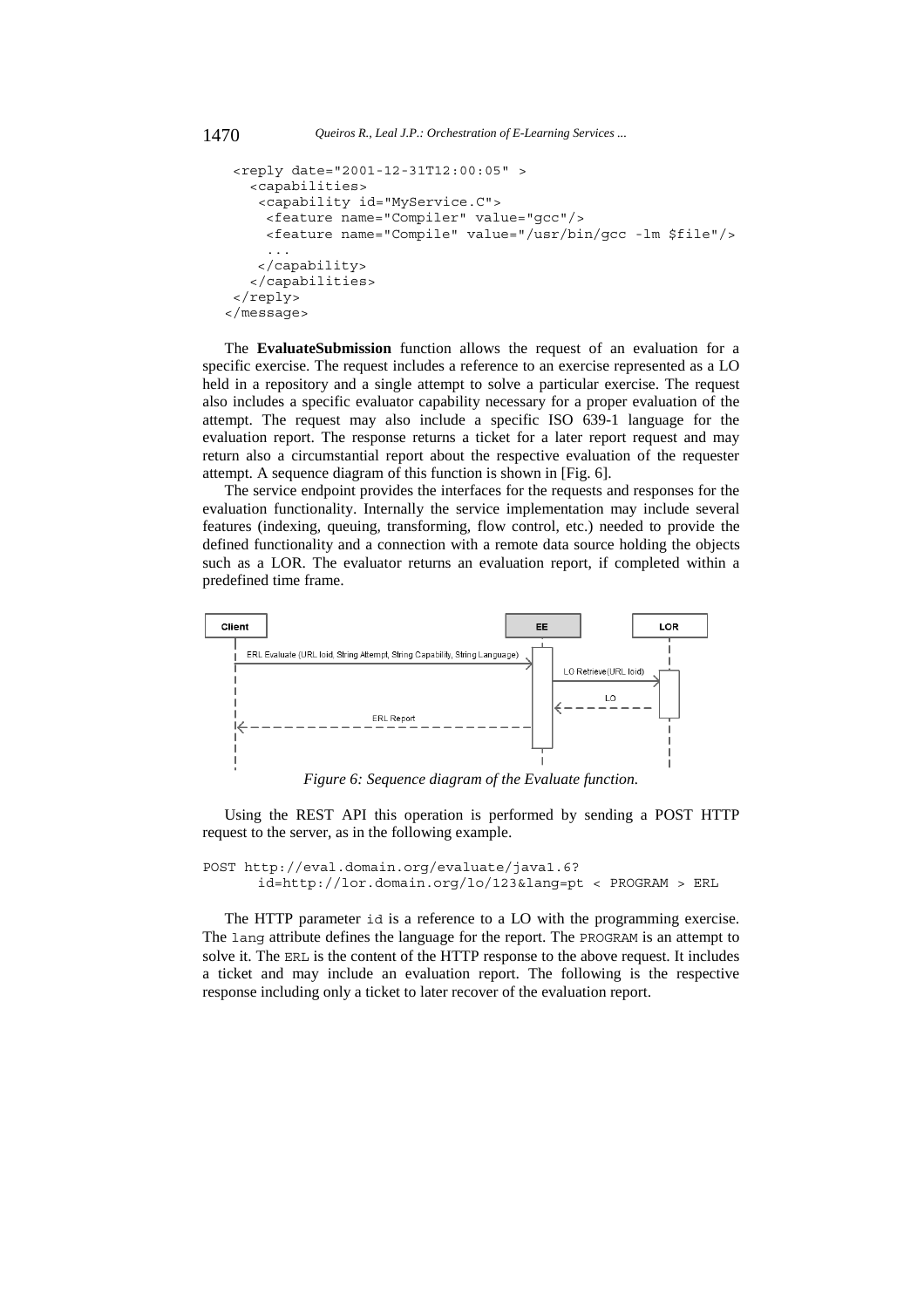```
<message date="2001-12-31T12:00:03" > 
  <request date="2001-12-31T12:00:03"> 
     <capability="MyService.C"/> 
     <learningObject=http://lor.domain.org/lo/123/> 
     <program><![CDATA[ … program code here … ]]></program> 
  </request> 
  <reply date="2001-12-31T12:00:05"> 
     <token id="https://eval.domain.org/report/123/xpto"/> 
  </reply> 
</message>
```
The id attribute of the token element can be used to recover the report on a later date. The **GetReport function** allows a requester to get a report for a specific evaluation using a previous ticket. The report included in this response may be transformed in the client side based on a XML stylesheet. This way the client will be able to filter out parts of the report and to calculate a classification based on its data. The request of this function includes a ticket sent previously by the service in response to an evaluation. The response returns a report about an evaluation. The evaluation report does not compute a grade, points or classification, nor produces a feedback for any particular scenario. Using the REST API this operation is performed by sending a GET HTTP request to the evaluator, as in the following example.

GET https://eval.domain.org/report/123/xpto > ERL

The URL is the ticket obtained in the last request. The following is an example of the HTTP response.

```
<message date="2001-12-31T12:00:00"> 
 <request date="2001-12-31T12:00:00"> 
  <token id="https://eval.domain.org/report/123/xpto"/> 
 </request> 
 <reply date="2001-12-31T12:00:00"> 
    <token id="https://eval.domain.org/report/123/xpto"/> 
    <report 
      date="2001-12-31T12:00:00" 
      evaluationServer="https://eval.domain.org/"> 
      <capability id="MyService.C"/> 
       <exercise href="http://lor.domain.org/lo/123"> 
              A very simple Problem 
      </exercise> 
      <compilationErrors/> 
       <tests> 
         <test executionTime="100" mode="program"> 
            <input><![CDATA[/home/…/R43/tests/T1/in-1.txt]]></input> 
            <expectedOutput>4</expectedOutput> 
            <obtainedOutput>4</obtainedOutput> 
            <outputDifferances></outputDifferences> 
            <classify>Memory Limit Exceeded</classify> 
           <mark>0</mark>
            <feedback/> 
            <environmentValues> 
              <environmentValue name="memory" value="12kb" />
```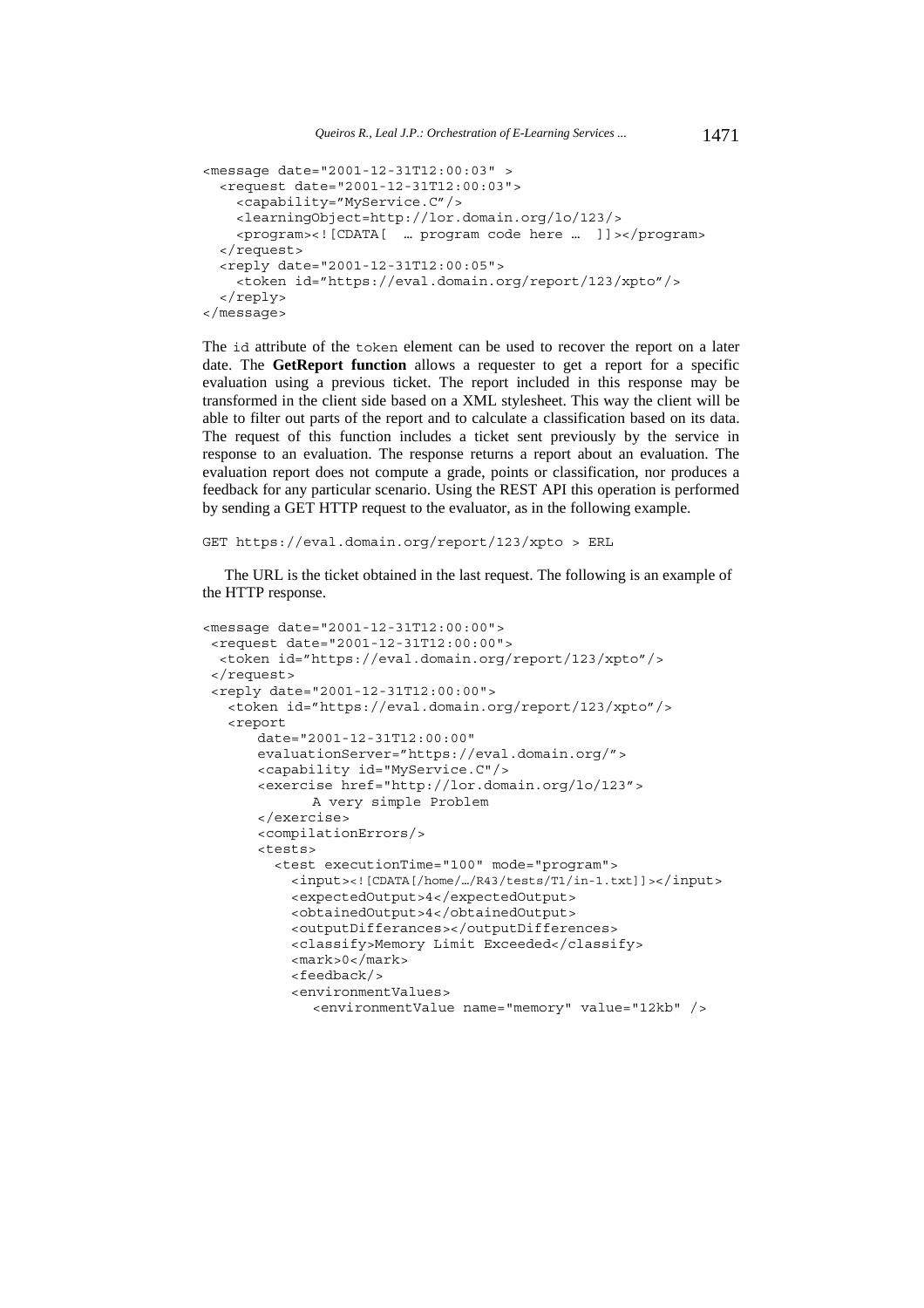```
 </environmentValues> 
           </test> 
         </tests> 
          <summary>...</summary> 
     </report> 
   </reply> 
</message>
```
The response contains a detailed evaluation report but should not reach to any conclusion.



*Figure 7: The report type on the ERL specification.* 

The element report depicted in [Fig. 7] from the ERL specification contains the raw data sent to the client and can be used as input for other systems (e.g. classification systems, feedback systems). It has a single mandatory evaluationServer attribute representing the URL of the evaluator. This element also includes the following sequence of sub-elements:

- capability: a specific evaluator capability used to evaluate this attempt;
- programmingLanguage the language used to code the solution;
- exercise: a reference to the Learning Object and the title of the exercise;
- compilationErrors compilation error messages of the user's code;
- tests: contains a set of tests for the evaluation of the submitted attempt. Each test element represents a test case describing resources supplied to evaluate the submitted program;
- summary the synthesis of the assessment;

As shown in Fig. 6, each test corresponds to a single test case that can be repeated to create a test set. The submitted program is executed once for each test element, receiving as input the content of the input element. The resulting output, stored in the obtainedOutput element, is compared to the expected output contained in the expectedOutput element. The outputDifferences element describes the differences between the two previous elements using the syntax of the Unix diff command. The test element contains also data for grading and correcting programs. This element includes a mark element to assign a mark for a successful execution. The client may compute a grade for the submission as the sum of the marks of successful executions. The optional feedback element contains detailed feedback for an unsuccessful execution. The environment values are a list of property-value pairs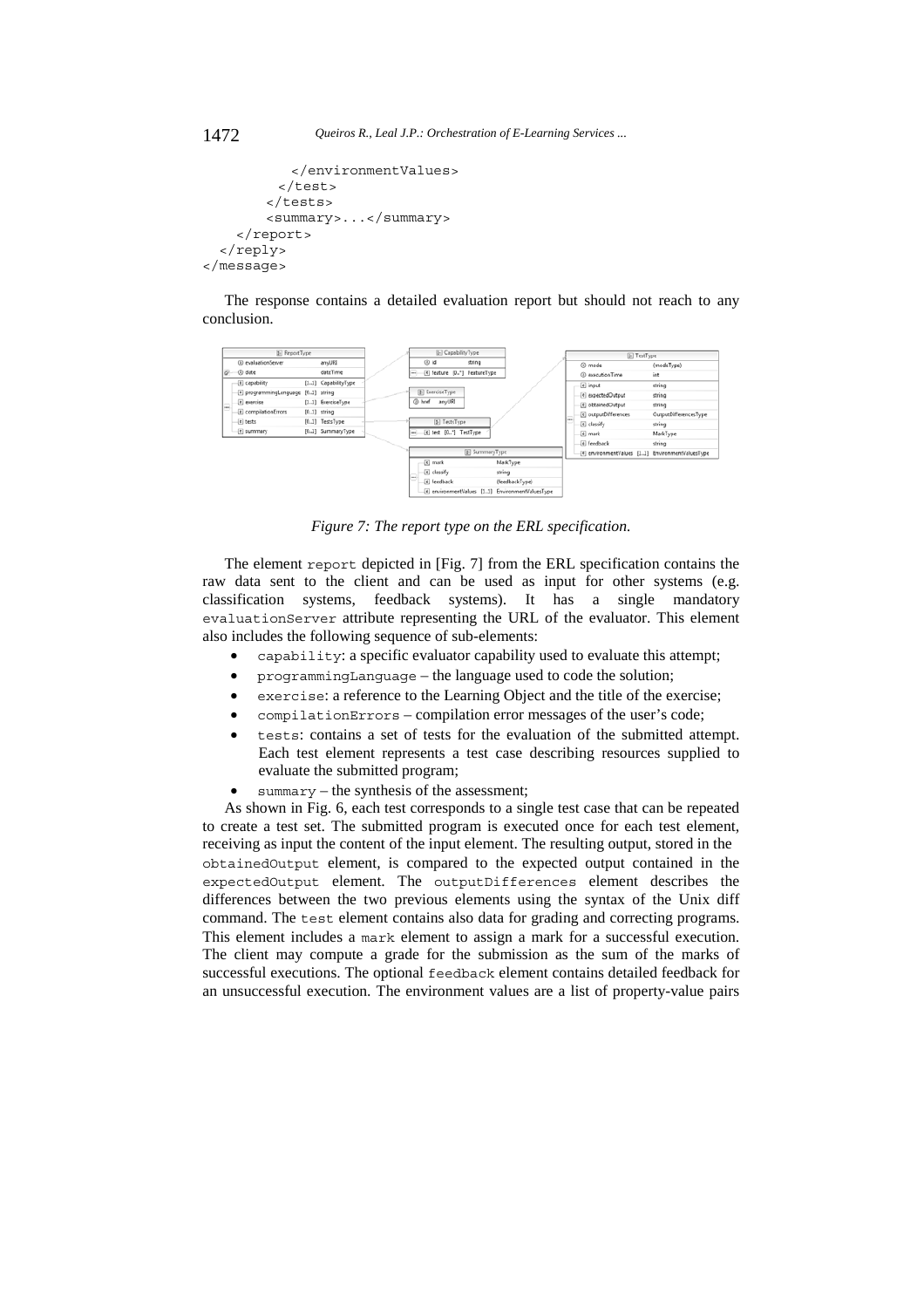that may be supplied by the execution environment. For instance, if the execution environment is able to report the memory usage of a program execution then this data is recorded in this element

#### **3.6 Integrated Development Environment**

Experimenting environments – environments for practicing on a learning subject to consolidate learning – are an important type of specialized services to be integrated in learning processes. These environments need a user interface to interact with learners and application interfaces to be integrated on the learning process. In some cases they will have to be developed for specific domain, while in other they can be adapted from existing systems. In the computer language programming domain an IDE [Nourie, 05] is arguably the best place for a student to practice by solving programming exercises, definitely better than any tool available on a LMS. Unfortunately, the available IDEs lack the features to communicate with other specialized services. In extensible IDEs (e.g. Eclipse<sup>1</sup>, Visual Studio Express<sup>2</sup>) this shortcoming may be overcome using plug-ins. However a plug-in for a certain IDE vendor will not work on an IDE from a different vendor, which raises an interoperability issue. For this reason we opted for a somehow easier but more general solution: to interact with the IDE via shell commands.

Since both the pivot component and the IDE run on the machine of the student it is easy for the pivot to interact with the IDE using shell commands. These commands are used, for instance, to create a skeleton of the project or to execute locally the student program. Due to the nature of this we formalized the interface between the pivot and the IDE using the programming language in which the pivot is implemented. Since it is implemented in Java we abstracted in a Java interface the type of operations that must be executed on the IDE. Table 3 enumerates the four methods that need to be implemented.

| Description                                                         |
|---------------------------------------------------------------------|
| Creates a project on the IDE. The <i>path</i> argument includes the |
| location and the name of the project. The language argument         |
| is the programming language for the project.                        |
| Returns a string with the workspace location of the project.        |
| Returns a string with the name of the project.                      |
| Returns a string with the IDE name.                                 |
|                                                                     |

*Table 3:* ProjectCreator *interface methods.*

For each IDE vendor there is an implementation of this interface. This implementation executes shell commands to modify the file system, execute programs or activate IDE functions. Currently, there are implementations for Eclipse and for Visual Studio.

l

<sup>1</sup> http://www.eclipse.org/

<sup>2</sup> http://www.microsoft.com/express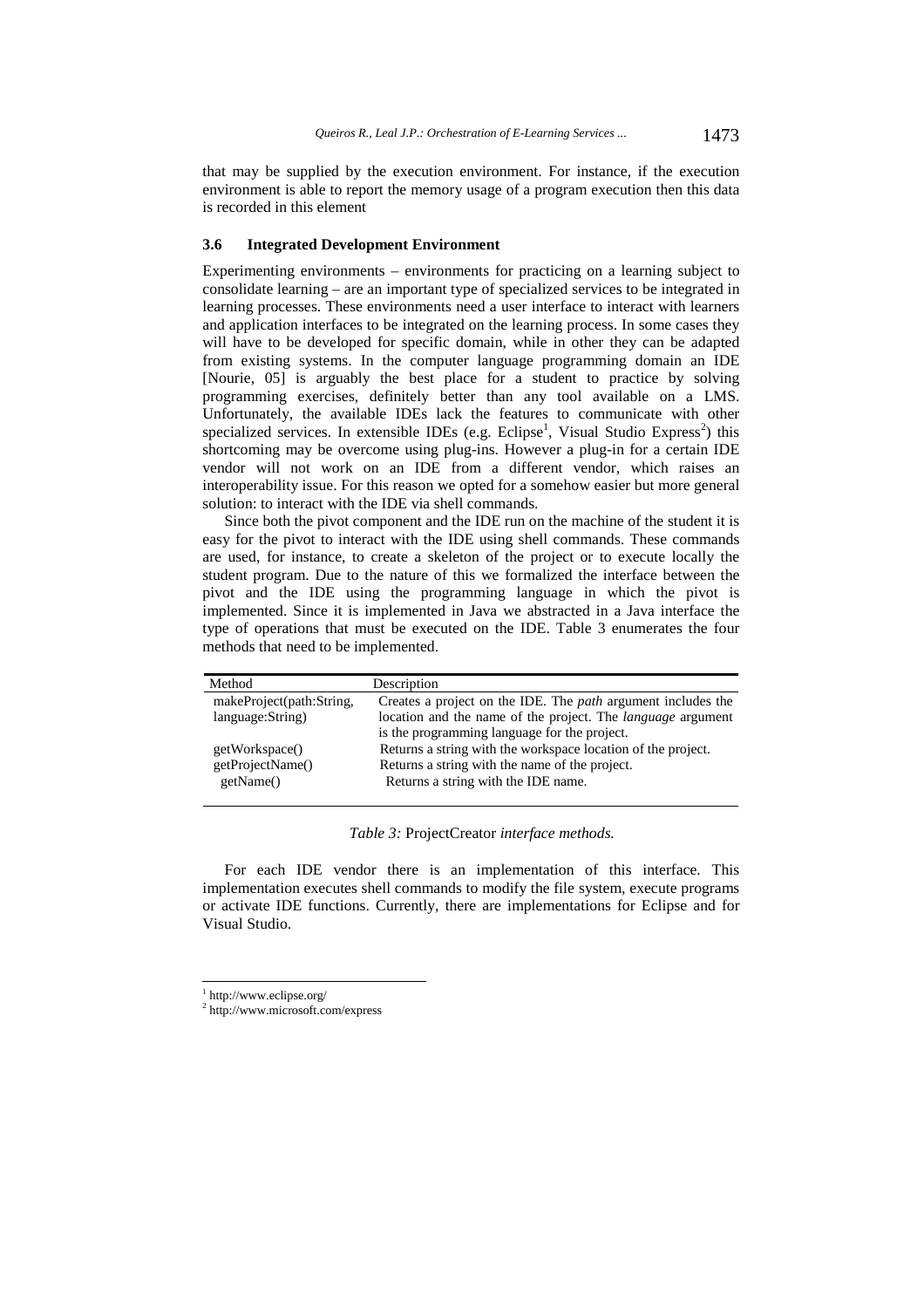## **4 Case Study**

In this section we start by making a brief description of an early initiative that based our current work. Then, we present a learning scenario where our current approach may fit including the identification of the systems used and how they relate to each other. Finally we detail the effective use of this work on classroom and provide usage data to validate the feasibility of this network regarding the interoperability efforts made.

## **4.1 PERE**

As a proof of concept of the pivot component we developed a component called Programming Exercises Resolution Environment (PERE) [Leal, 11]. The task of this component is twofold: to coordinate the communications between the LMS and a set of web services; and to act as an exercise resolution environment where students solve their programming exercises assignments, in replacement of the IDE. The PERE component is organised in two main packages: the back-end (used by the teacher) and the front-end (used by the student). In the back-end the teacher configures an assignment by searching for programming exercises in the repository and associating the most relevant. In the front-end, the student reads the exercise description, solves it in PERE and gets the evaluation report that will help him to refine the exercise and, if necessary, resubmit it. Despite the success of this approach some issues raised regarding the use of an *ad-hoc* environment for the resolution of the exercises. We consider the IDE as as far better environment for a student to practice computer programming and solving programming exercises. This issue led to the integration of the IDE on this network to enrich the environment of the student.

### **4.2 PETCHA**

One of the distinctive features of this new approach was the integration of an IDE in the current architecture. This integration was a huge challenge since IDEs were not designed to interact in the e-Learning realm and must be extended for that purpose. In order to enhance interoperability we decided to abstract the use of the IDE for solving programming exercises, rather than creating a plug-in for a specific IDE. To accomplish this task we changed the deployment of the pivot component from a web based solution running on the LMS side to a local JAVA application (JWS) running on the user's environment side. Using this approach the pivot component – now called Programming Exercises Teaching Assistant (PETCHA) - is launched by the LMS and runs locally (on the user's environment) to facilitate the communication over the shell with a supported IDE.

In this context, the pivot component acts as an automatic TA with two main tasks: to assist teachers in the authoring exercises and to help students in solving them. Although complementary, these two tasks share a number of requirements. Both teacher and student need to: code and test programs in an IDE; send and retrieve learning objects from a Learning Objects Repository (LOR); check program code against test cases. Thus, although the graphical user interface of both user profiles shown in [Fig. 8] is apparently very different, they actually share many internal functions of the pivot component.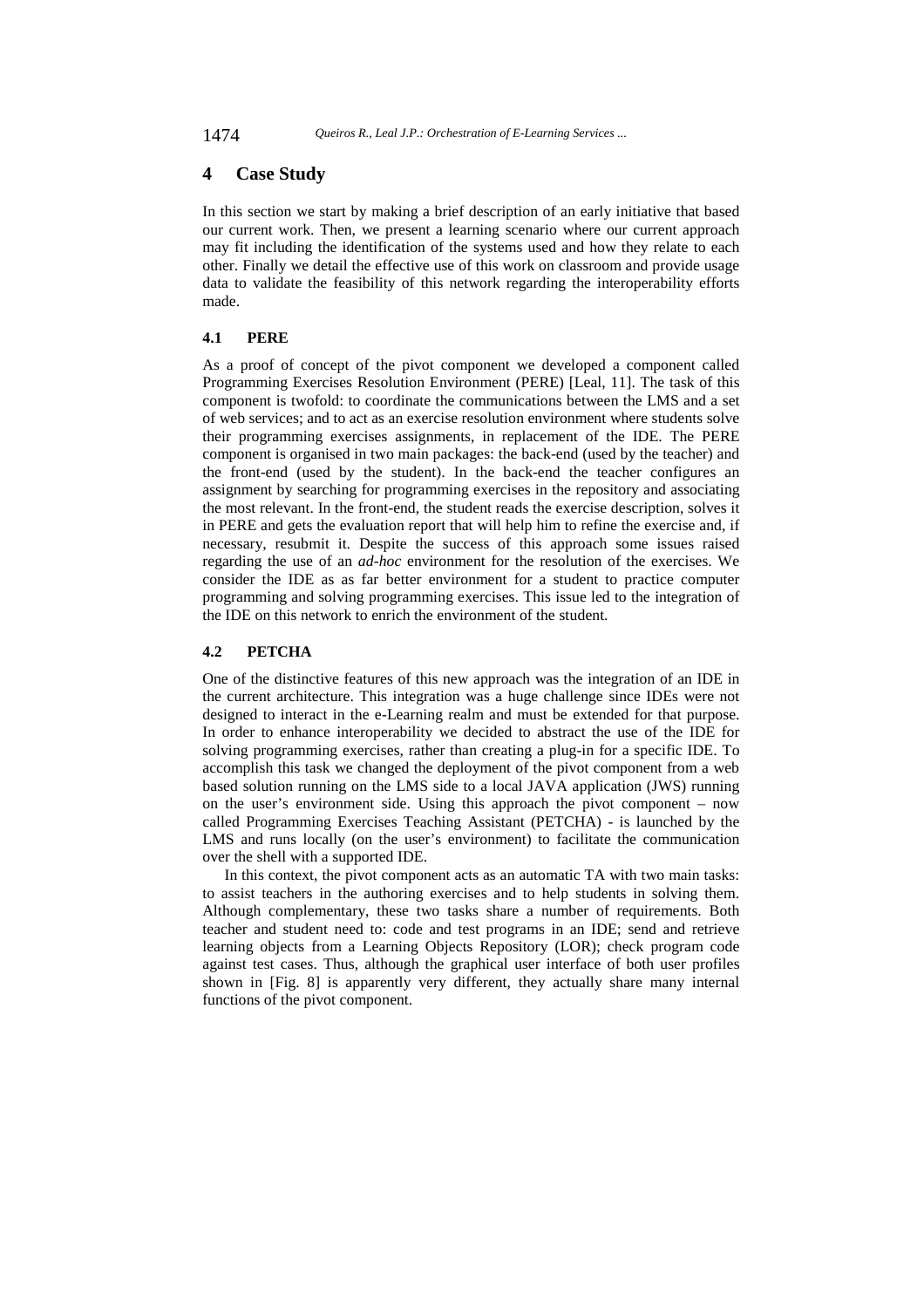

*Figure 8: The GUI of the pivot component with teacher and student modes.* 

One of the most important tasks of both user profiles is the exercise coding: the teacher needs to code the program solution and the student needs to code an attempt to solve it. Both require the use of an IDE. Thus, Petcha uses the *ProjectCreator* interface [Tab. 3] to abstract the use of specific IDEs on Petcha. After the definition of this interface class, developers should implement it in order to provide support for other IDEs.

For instance, when a student starts solving an exercise, the Petcha component automatically creates a project on the IDE of the student invoking the *makeProject* method. Currently Petcha supports "out of the box" the creation of JAVA and C# projects in Eclipse and Visual Studio Express. Beyond this built-in support, developers can extend Petcha to other IDEs and languages. For this extension one must require attention for the *makeProject* method. A project contains source code and related files for building a program in a specific programming language. Thus, a set of predefined files need to be generated for the project creation. These files are related with the IDE foundations and the chosen programming language.

After the automatic creation of the project the student reads the exercise description in Petcha's GUI and solves it on the IDE. The student should test the code locally by executing the teachers' test cases and is encouraged to create new ones. If new test cases are created, a validation step is performed to verify that they meet the specification defined by the teacher in the authoring phase. The right window on Figure 8 shows an example where the student's code did not pass all the local tests (two provided by the teacher and one new test created by the student). Even so, the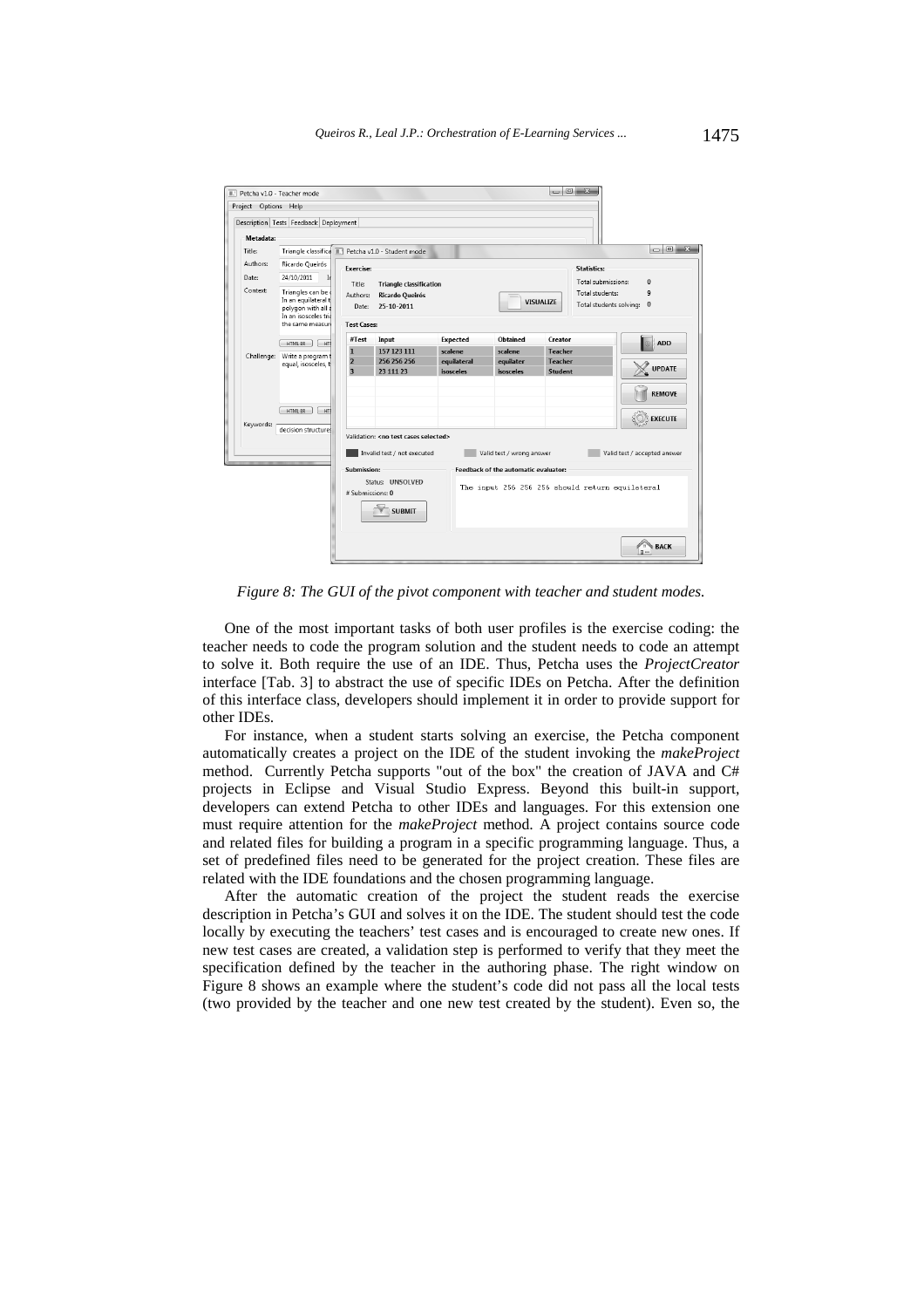student decided to submit the code to the evaluator and received a feedback message indicating an input data that generated a wrong answer. After testing, the student should submit the solution to the Evaluation Engine (EE) where the submission is checked against the complete test set provided by the teacher. The report on the evaluation returned by the EE is presented to the student. The student may submit repeatedly, integrating the feedback received from the EE. In the end of this cycle, Petcha reports the exercise usage data back to the repository.

Another important point was the choice of the systems that comprise the current network. Since we made several efforts to address interoperability issues, the selection of the tools was straightforward as shown in [Tab. 4].

| System         | Version | Type | <b>Supports</b>          | Requirements                 |
|----------------|---------|------|--------------------------|------------------------------|
| Moodle         | 1.9     | LMS  | Basic LTI 1.0            | Windows/Linux $+$ XAMP 1.7.7 |
| CrimsonHex 0.8 |         | LOR  | CC 1.1 & DRI 1.0         | Windows/Linux $+$ XAMP 1.7.7 |
| Mooshak        | 1.6a2   | EE.  | <b>Evaluate Service</b>  | $Linux + Apache + TCL$       |
| Eclipse        | 3.7.1   | IDE. | $\overline{\phantom{a}}$ | Windows/Linux                |
|                |         |      |                          |                              |

*Table 4: Network selected systems.*

On the LMS side we choose Moodle since it is a popular and open source LMS [Davis, 09], arguably the most popular LMS nowadays. We used the version 1.9 that supports the Basic LTI specification with the further installation of an IMS bLTI consumer<sup>3</sup>. Currently, the version 2.2 supports the IMS LTI 1.1 (a merge version of basic and full LTI) and import IMS CC packages. The exportation of CC packages will come in version 2.3. We successfully tested also the Sakai LMS on this network evidencing the interoperable characteristics of the proposed approach.

For the LOR selection, we had more difficulties to find a system that supports the defined content and communication specifications respectively the IMS CC and IMS DRI specifications. The final choice fell on a home-made system called CrimsonHex a repository of programming exercises described as learning objects and complying with the IMS CC specification. The repository also adheres to the IMS DRI specification to communicate with other systems.

The EE system selected was Mooshak. Mooshak is an open source system for managing programming contests on the Web including automatic judging of submitted programs. The current version (1.6a2) supports the Evaluate service (E-F).

On the IDE side we selected Eclipse. Eclipse is a free and open source multilanguage software development environment comprising an integrated development environment (IDE) and an extensible plug-in system. We tested also the Visual Studio Express IDE on this network with success for C# assignments. In this case we need to install Mono to run .NET applications on the Mooshak server. Mono is a free and open source project to create a standard compliant .NET-compatible set of tools including a Common Language Runtime, C# compiler and others.

The requirements to recreate the proposed network are few. For the LMS and LOR installation it was necessary to install the XAMPP package that comprises a Web server (Apache), a servlet container (Tomcat), a database (MySQL) and a

l

<sup>3</sup> http://code.google.com/p/basiclti4moodle/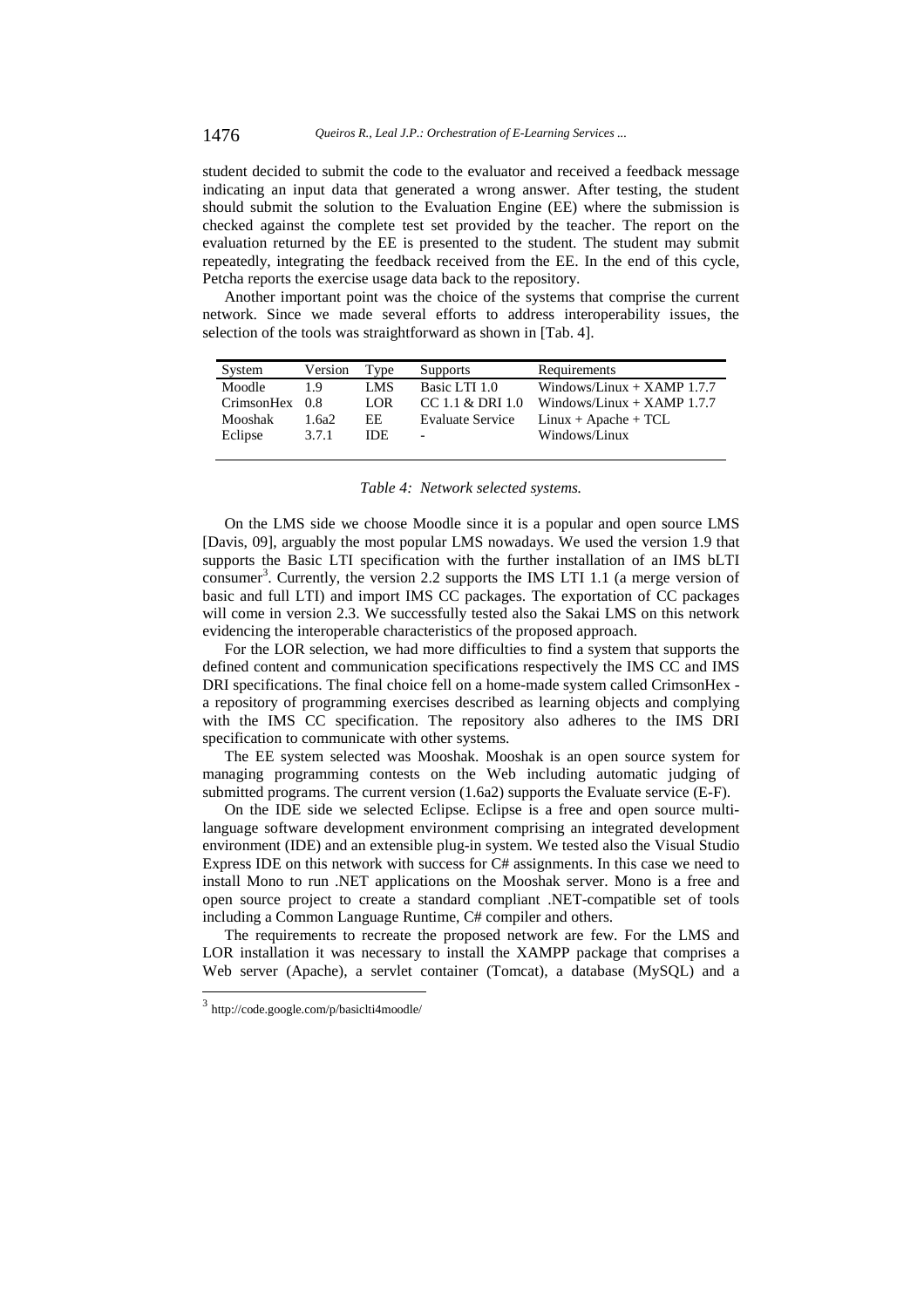server-side scripting language (PHP). For the Mooshak instalation we use a Linux distribution (Ubuntu) with a Apache version 1.2 (or better) and Tcl version 8.3 (or better).

The diagram shown in [Fig. 9] could be applied to a typical pedagogical learning process such as a classroom assignment in a Computer Science course.



*Figure 9: Sequence diagram.* 

#### **4.3 Experiment and usage data**

In order to validate the feasibility of this network we conducted an experiment at ESEIG - a school of the Polytechnic Institute of Porto. Students from the first-year of the course Algorithmic and Programming (degree in Mechanical Engineering) participated in a two-month experiment (6 classes). The course aims to widen the students' programming skills using the C# programming language. The course has an average enrolment of 40 students per year organized in two classes and delivered through two lectures of one hour each and one lab session of 4 hours per week. The final grade has two components: 30% for course work (e.g. exercises) carried out during the year, and 70% for one interdisciplinary work. The experiment methodology was the following: only one class used the system while the other class kept the traditional learning approach. In the end of the experiment we compared both classes regarding, for instance, the number of solved exercises, the coverage of the syllabus by the exercises or the feedback level. We conducted also a survey to collect the opinion of students and teachers involved in this experiment. From this data, we present here only what is meaningful to evaluate the interoperation of the systems in the network. [Tab. 5] summarizes the communication between pairs of systems. These results were gathered from 6 lab sessions. In each session a class of 21 students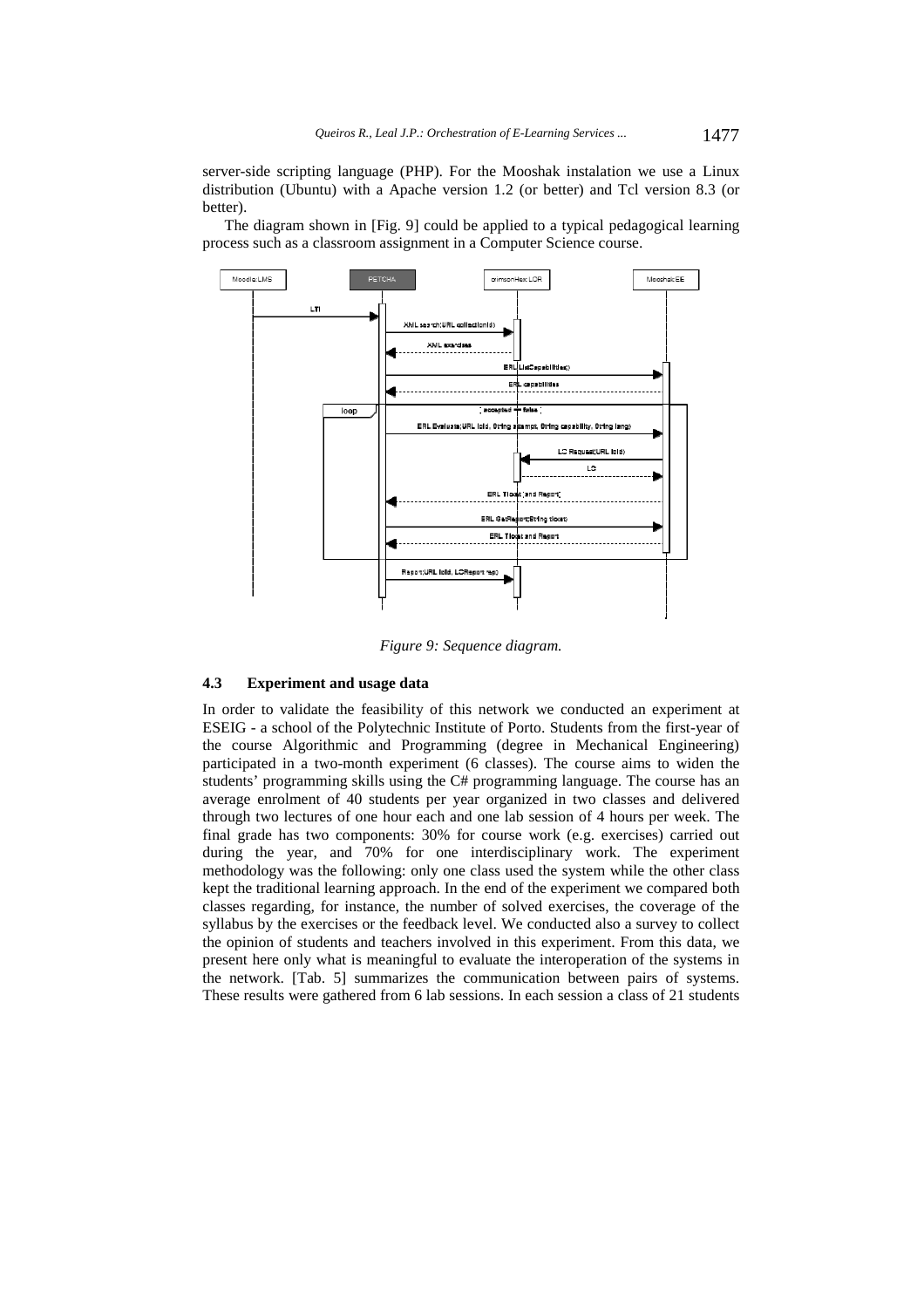had 3 exercises to solve. Based on these figures we computed the following expected values: the expected number of accesses to the system that is given by multiplying the number of students with the number of assignments  $(21 * 6 = 126)$ ; and the expected number of accesses to the exercises by all the students that is given by multiplying the number of students with the number of assignments and with the number of exercises by assignment  $(21 * 6 * 3 = 378)$ .

| Observation point                                                         | Expected | Real |
|---------------------------------------------------------------------------|----------|------|
| # accesses to the system $(LMS \rightarrow PETCHA)$                       | 126      | 135  |
| # exercises requested to the repository (PETCHA $\rightarrow$ LOR)        | 378      | 345  |
| # exercises that students try to solve (PETCHA $\rightarrow$ IDE)         | 378      | 342  |
| # submissions (PETCHA $\rightarrow$ EE)                                   | 378      | 819  |
| # exercises requested to the repository ( $EE\rightarrow LOR$ )           | 18       | 18   |
| # exercises in which the students got feedback ( $EE\rightarrow PETCHA$ ) | 378      | 810  |

*Table 5: Statistical data on interoperability of the network components.* 

The first line of the table indicates that the system worked well since only nine extra sessions were used. These extra values were mainly due to the accidental closing of the application by students.

The number of exercises requested by PETCHA measures the number of times that students got an exercise statement from the repository. This action triggers an automatic request from PETCHA to the repository. From the collected data, we can observe that not all exercises were actually read by all the students. There are two possible justifications: either the students did not have time to read all the available statements or some students may have given up after reading the exercise title.

The following line is the number of exercises that students tried to solve. We considered that a student tried to solve an exercise when (s) he ran locally a set of tests to validate his/her code. The real number is less than the expected and less than the number of exercise statement readings. Most probably some student read an exercise statement but did not have time to code a solution or run the tests, or just gave up solving it.

The number of submissions is the number of requests for evaluation that the EE receives. The obtained values show an average of approximately two submissions per exercise for each student.

The number of exercises requested by EE to the LOR reflects the need of the Evaluation Engine to obtained the fully LO from to repository given its reference. Since the EE has a cache mechanism the expected and real values are identical thus showing that the EE cache feature is working as expected and is accelerating the evaluation process.

The number of exercises in which the students got feedback should be similar to those of the number of submissions. Since they are almost identical (error margin of 9) we can conclude that the communication among the two systems (PETCHA and EE) works well. The value in the expected column is due to the fact that in a optimal scenario students will submit their solutions and they will got accepted at the first attempt.

The figure presented in Table 4 shows that the proposed approach for e-Learning system orchestration is useful in practice. The figures collected during the experiment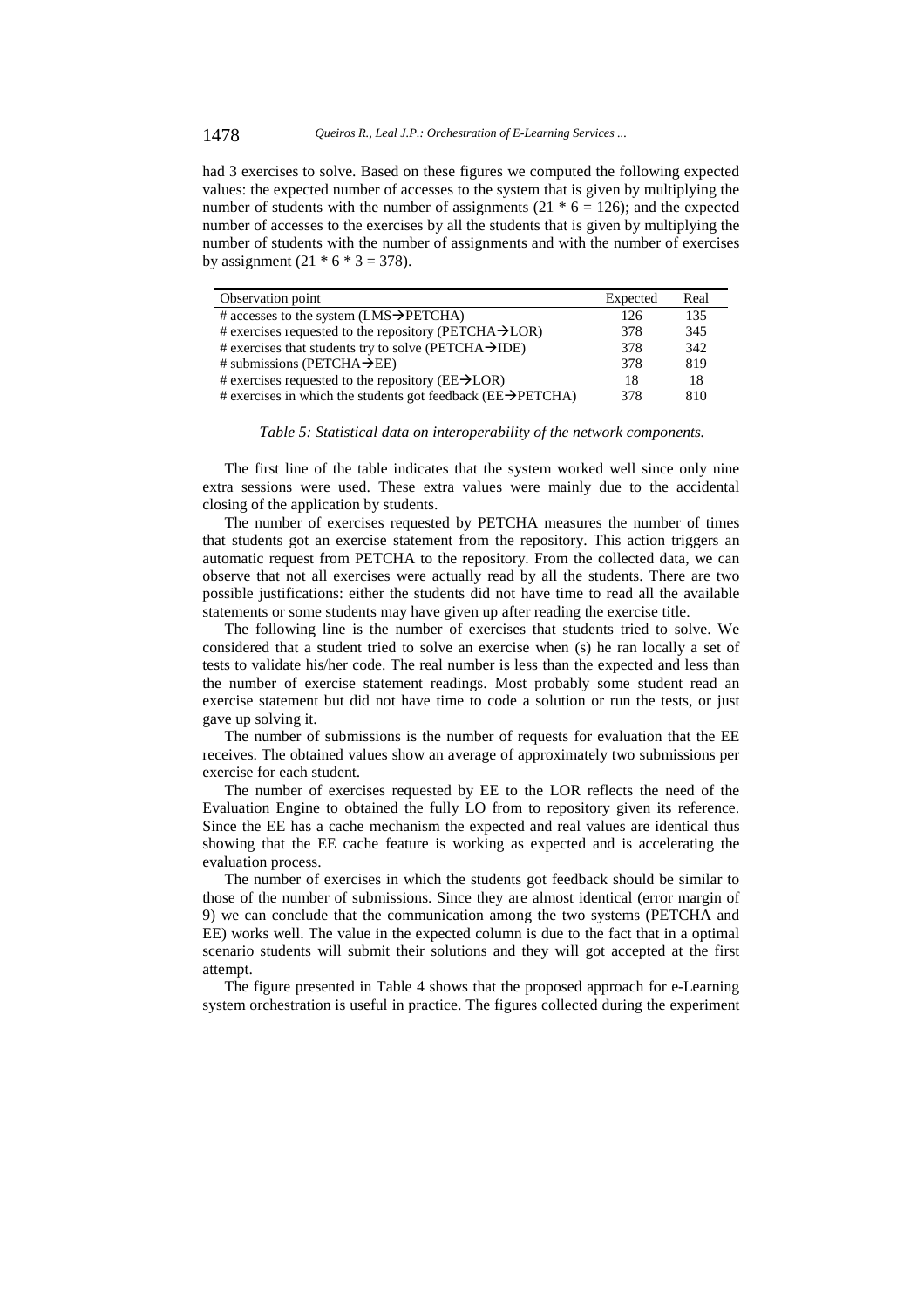are within reasonable bound from the expected values. With these results we conclude that the network is stable enough to handle a much larger number of students and exercises and to be used in a more demanding setting.

The results and analysis of the experiment (using a quasi-experimental design) regarding the use of the system from a qualitative point of view can be read in [Queirós, 12].

## **5 Conclusion**

In this paper we presented an approach for a standard based integration of several systems involved in the automatic assessment of programming exercises. The design and implementation of the integration model was based on a pivot component that acts as an orchestrator in the network and implements several communication standards. In order to validate the feasibility of this approach we tested the system on a actual classroom and this paper presents results of that experiment related to system interoperability.

The main contribution of this paper is twofold: the creation of an environment that fosters the practice on solving programming exercises and the design of an integration model using communication standards that can be used or reused in similar scenarios.

This network is currently being used in the practical classes of an undergraduate programming course. The experiments designed to assess the impact of this tool at an interoperability level were presented in this paper. These experiments showed that the interoperability efforts made in the design and implementation phase of the network were rewarded. Firstly, the reliability of the network was validated taking into account the number of launches of the pivot component from the LMS. Then, systematic tests were made to guarantee the effectiveness of the communication between the network components. For systematic accesses to components (e.g. evaluator) cache features were implemented lowering the number of accesses and accelerating the evaluation process. Based on these figures one can conclude that the network is stable enough to handle a much larger number of students and exercises and to be used in a more demanding setting.

The proposed architecture can be used in other problem-based e-learning scenarios. As further work the challenge is to use the proposed architecture in other domains. One interesting domain is serious games applied to management courses where students can train management processes through simulation. In this domain teachers use business simulation games to improve the strategic thinking and decision making skills students in particular areas (e.g. finances, logistics, and production). Through these simulations students compete among them, as they would in a real world companies. A business simulation service fulfils a role similar to that of the assessment systems in programming exercises and it also requires a repository containing specialized LO describing simulations. Thus, this specific domain poses challenges not only in the development of the network pivot component , but also in the refinement of other systems (e.g. repository, assessment system) to meet the new evaluation domains requirements.

Other future work includes the integration of a sequencing and adaptation component that controls a specific learning workflow by guiding the student on a set of expository and evaluation resources; a plagiarism detection component to prevent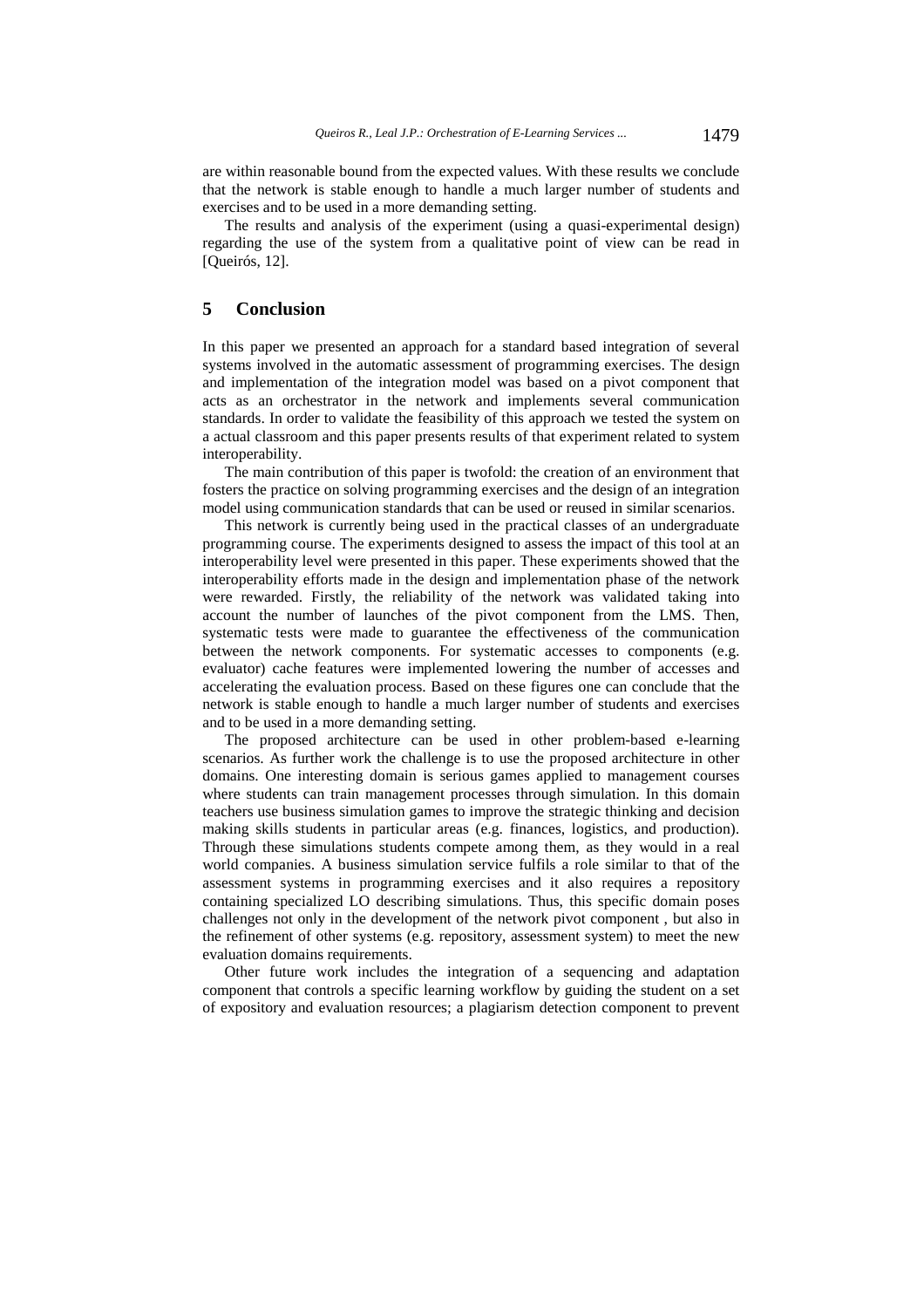1480 *Queiros R., Leal J.P.: Orchestration of E-Learning Services ...*

inappropriate coding practices; and also increase the range of assessment scenarios for the evaluation of new languages such as query languages (e.g. SQL), modeling languages (e.g. UML) and user interfaces (e.g. GUI).

## **References**

[Al-Smadi, 10] Al-Smadi & Gütl: SOA-based Architecture for a Generic and Flexible Eassessment System. In EDUCON'10, 2010.

[Alstes, 07] Alstes, A. and Lindqvist, J.: VERKKOKE: learning routing and network programming online, In Proceedings of The Twelfth Annual Conference on Innovation and Technology in Computer Science Education, ITiCSE'07: University of Dundee, Scotland, 25- 27 June 2007.

[Apostolopoulos, 03] Apostolopoulos, T. K., & Kefala, A.: An e-learning service management architecture. In Proceedings of the 3rd IEEE International Conference on Advanced Learning Technologies (pp. 140-144). Athens, Greece, 2003.

[Casella, 07] Casella, G., Costagliola, G.,Ferrucci, F., Polese, G., Scanniello, G.: A SCORM Thin Client Architecture for e-learning Systems based on Web Services. In International Journal of Distance Education Technologies, Vol. 5, No. 1, January-March, IDEA Group Publishing, pp.: 13-30, 2007.

[Casquero, 10] Casquero, Oskar, Javier Portillo, Ramón Ovelar, Manuel Benito, and Jesús Romo. 2010. iPLE Network: an integrated eLearning 2.0 architecture from University's perspective. Interactive Learning Environments 18 (3):293-308, 2010.

[Conde, 10] Conde, M. Á., García-Peñalvo, F. J., Casany, M. J., & Alier, M. (2010). Applying Web Services to define Open Learning Environments. Paper presented at the Twenty-First International Workshops on Database and Expert Systems Applications – DEXA 2010. Third International Workshop on Social and Personal Computing for Web-Supported Learning Communities – SPeL 2010, Bilbao, Spain, 30 August - 3 September 2010.

[Conde, 11] Conde, Miguel A., García, Francisco J., Alier, M. and Casany, María J. (2011) Merging Learning Management Systems and Personal Learning Environments. In: Proceedings of the The PLE Conference 2011 , July 2011, Southampton, UK.

[Davis, 09] Davis, B., Carmean, C. and Wagner, E.D. The Evolution of the LMS: From Management to Learning - Deep Analysis of Trends Shaping the Future of eLearning, Sage Road Solutions, LLC, 2009.

[de-la-Fuente-Valentín, 08] de-la-Fuente-Valentín, L., Leony, D., Pardo, A., & Kloos, C. D. (2008). Mashups in Learning Design: pushing the flexibility envelope. Paper presented at the Mash-Up Personal Learning Environments - 1st Workshop MUPPLE'08, Maastricht, The Netherlands.

[Eap, 04] Ty Mey Eap, Marek Hatala, and Griff Richards. Digital repository interoperability: design, implementation and deployment of the ecl protocol and connecting middleware. In Proceedings of the 13th international World Wide Web conference on Alternate track papers \& posters (WWW Alt. '04). ACM, New York, NY, USA, 376-377, 2004.

[Fielding, 05] Fielding, R.T. and Taylor, R.N.: Principled Design of the Modern Web Architecture, ACM Transactions on Internet Technology (TOIT) (New York: Association for Computing Machinery) 2 (2): pages: 115–150, doi:10.1145/514183.514185, ISSN 1533-5399, 2005.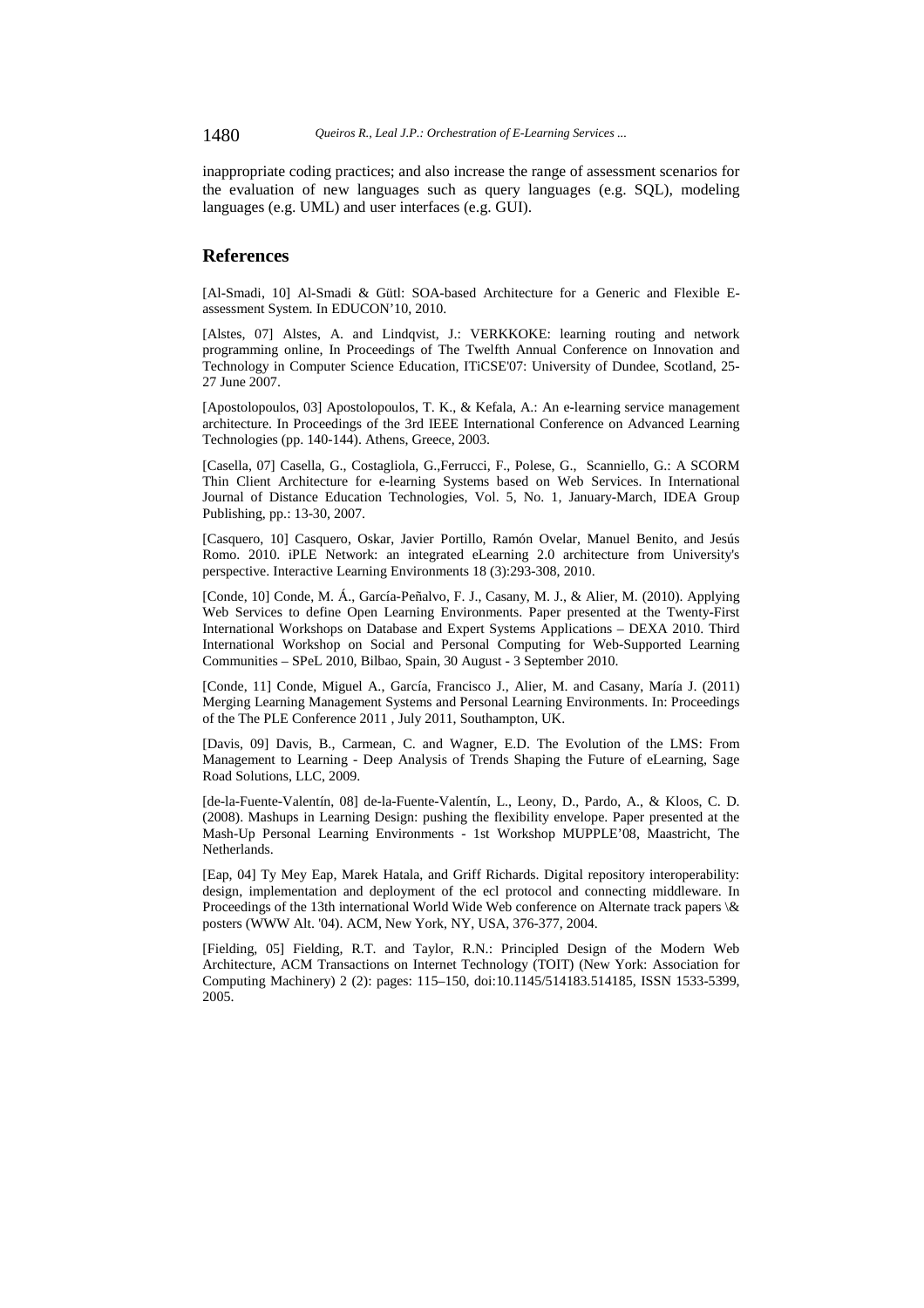[Holden, 04] Holden, C. and Academic A. D. L. Staff: What we mean when we say "repositories": User expectations of repository systems. Technical report, The Academic ADL Co-Lab, Madison, WI, July 2004.

[IMS CC, 11] Common Cartridge Overview v1.2 Final Specification, 2011, http://www.imsglobal.org/cc/ccv1p2/imscc\_profilev1p2-Overview.html.

[IMS DRI, 03] IMS Digital Repositories Interoperability. [On-line]. Available at: http://www.imsglobal.org/digitalrepositories/driv1p0/imsdri\_bestv1p0.html

[IMS LTI, 11] Learning Tools Interoperability v1.1 Public Draft Implementation Guide, 2011, http://www.imsglobal.org/lti/v1p1pd/ltiIMGv1p1pd.html.

[Leal, 09] José Paulo Leal, Ricardo Queirós, CrimsonHex: a Service Oriented Repository of Specialised Learning Objects, in Joaquim Filipe and José Cordeiro (Eds.) Proceedings of ICEIS'09: 11th International Conference on Enterprise Information Systems, pages 102-113, Milan, Italy, May 2009, ISBN: 978-3-642-01346-1, DOI: 10.1007/978-3-642-01347-8\_9

[Leal, 10] Leal, J.P. and Queirós, R.: eLearning Frameworks: a survey. Proceedings of International Technology, Education and Development Conference - Valencia, Spain, 2010.

[Leal, 10:2] Leal, J.P., Queirós, R. and Ferreira, D.: Specifying a programming exercises evaluation service on the e-Framework, in Xiangfeng Luo, Marc Spaniol, Lizhe Wang, Qing Li, Wolfgang Nejdl and Wu Zhang (Eds), Advances in Web-Based Learning - ICWL 2010 - 9th Internation Conference, Shanghai, China, December, 2010, LNCS 6483, pp. 141-150, ISBN 978-3-642-17406-3, DOI.

[Leal, 11] Leal, José Paulo and Queirós, R.: Using the Learning Tools Interoperability Framework for LMS Integration in Service Oriented Architectures, in Technology Enhanced Learning, TECH-EDUCATION'11, Springer Verlag, May 2011.

[McCallum, 06] S. H. McCallum. A look at new information retrieval protocols: Sru, opensearch/a9, cql, and xquery. In In World Library and Information Congress: 72nd IFLA General Conference and Council - IFLA, 2006. http://archive.ifla.org/IV/ifla72/papers/102- McCallum-en.pdf.

[Neven, 02] Neven, F. and Duval, E.: Reusable learning objects: a survey of LOM-based repositories. In MULTIMEDIA '02: Proceedings of thetenth ACM international conference on Multimedia, pages 291–294, New York, NY, USA, 2002, ACM Press.

[Nourie, 05] Nourie, Dana. "Getting Started with an Integrated Development Environment". Sun Microsystems, Inc. 2005. Retrieved 9 September 2008.

[Riad, 09] Riad, A.M. et al. Review of e-Learning Systems Convergence from Traditional Systems to Services based Adaptive and Intelligent Systems. Journal of Convergence Information Technology (JCIT), Advanced Institute of Information Technology, Volume 4, Number 2, June 2009

[RSP, 10] Repositories support project: Repository Software Survey, Reviewed 11 November 2010, http://www.rsp.ac.uk/documents/Repository-Software-Survey-2010-11.pdf.

[Queirós, 11] Queirós, R. and Leal, J.P.: PExIL: Programming Exercises Interoperability Language", in Alberto Simões and da Cruz Daniela and Ramalho José Carlos (eds) "XATA 2011 –- 9ª Conferência Nacional em XML, Aplicações e Tecnologias Aplicadas", Junho 2011.

[Queirós, 11:2] Queirós, R., Oliveira, L., Leal, J.P. and Moreira, F.: Integration of ePortfolios in Learning Management Systems, in B. Murgante, O. Gervasi, A. Iglesias, D. Taniar, B. Apduhan (Eds.) Computational Science and Its Applications - ICCSA 2011, 11th International